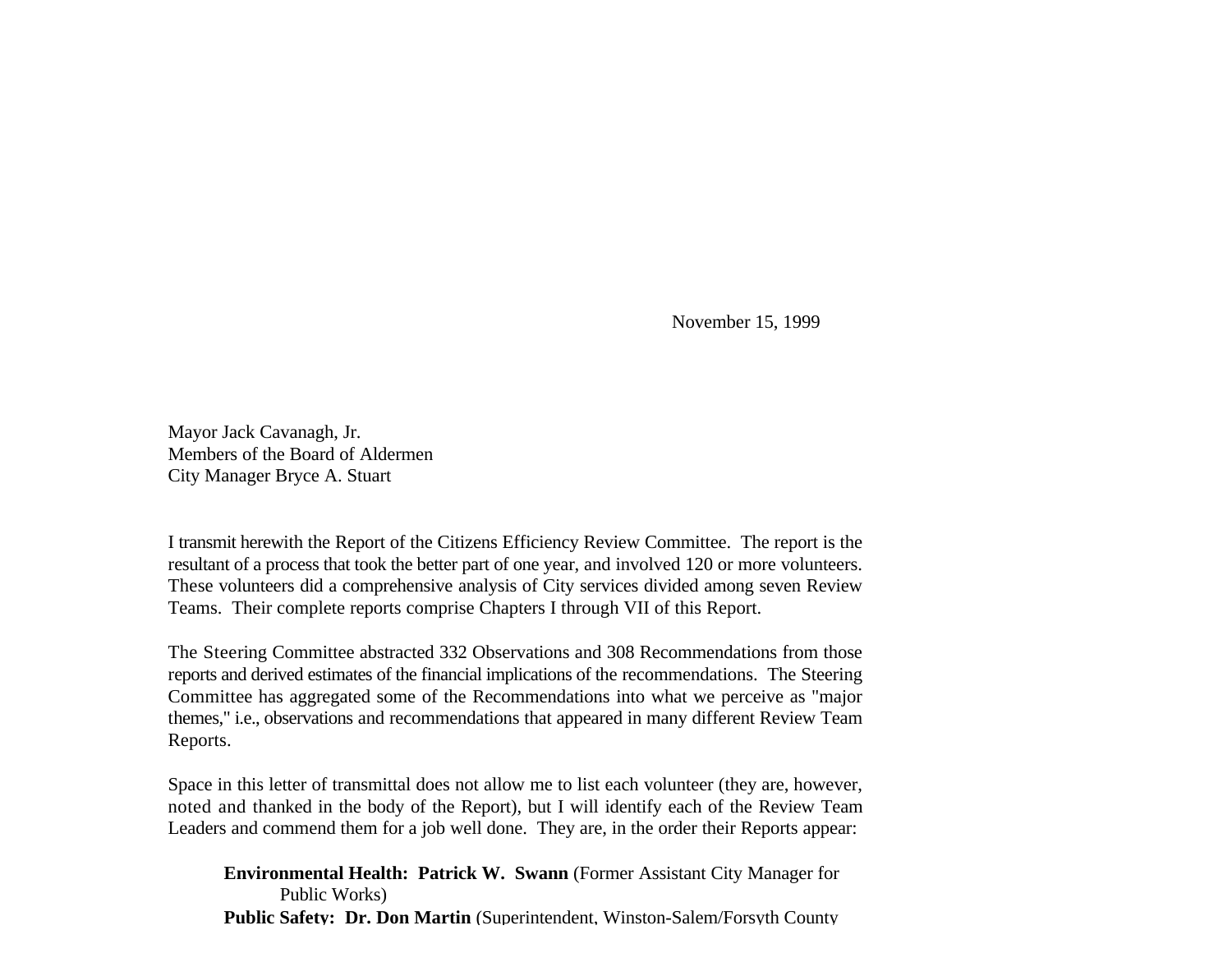I want to thank also the employees of the City for their unparalleled cooperation during this arduous process. Special thanks go to Lee Garrity and the Staff of the Office of Organizational Effectiveness, without whom this Report would not have come together. Major kudos go to my Assistant, Nancy Cox, who as always did her very best to keep me on track.

Finally, I must express my gratitude to the members of the Steering Committee who have devoted untold hours of oversight to produce this comprehensive analysis.

The members of the Steering Committee are:

**Sharon Jeffries-Jones (Vice Chair),** Senior Vice President and Corporate Risk Manager, BB&T Corporation **Dr. John P. Anderson,** Vice President for Finance and Administration, Wake Forest University **Richard P. Budd,** Chief Executive Officer, The Budd Group, Inc. **Richard N. Davis,** President, Davis Management Services **James W. Johnston,** President, StoneMarker Enterprises, Inc. and Former President of RJ Reynolds Tobacco Company **Margaret M. Urquhart**, President, Lowes Foods **Geneva Brown (ex officio liaison to Common Vision),** Former Principal - Winston-Salem/Forsyth County Schools

I cannot thank them enough.

Although we have produced many recommendations for change, we are convinced that the people of Winston-Salem should be proud of the level of accomplishment of our City government. Please accept this report in the spirit we have attempted to convey.

Respectfully submitted,

Richard Janeway, M.D. Chairman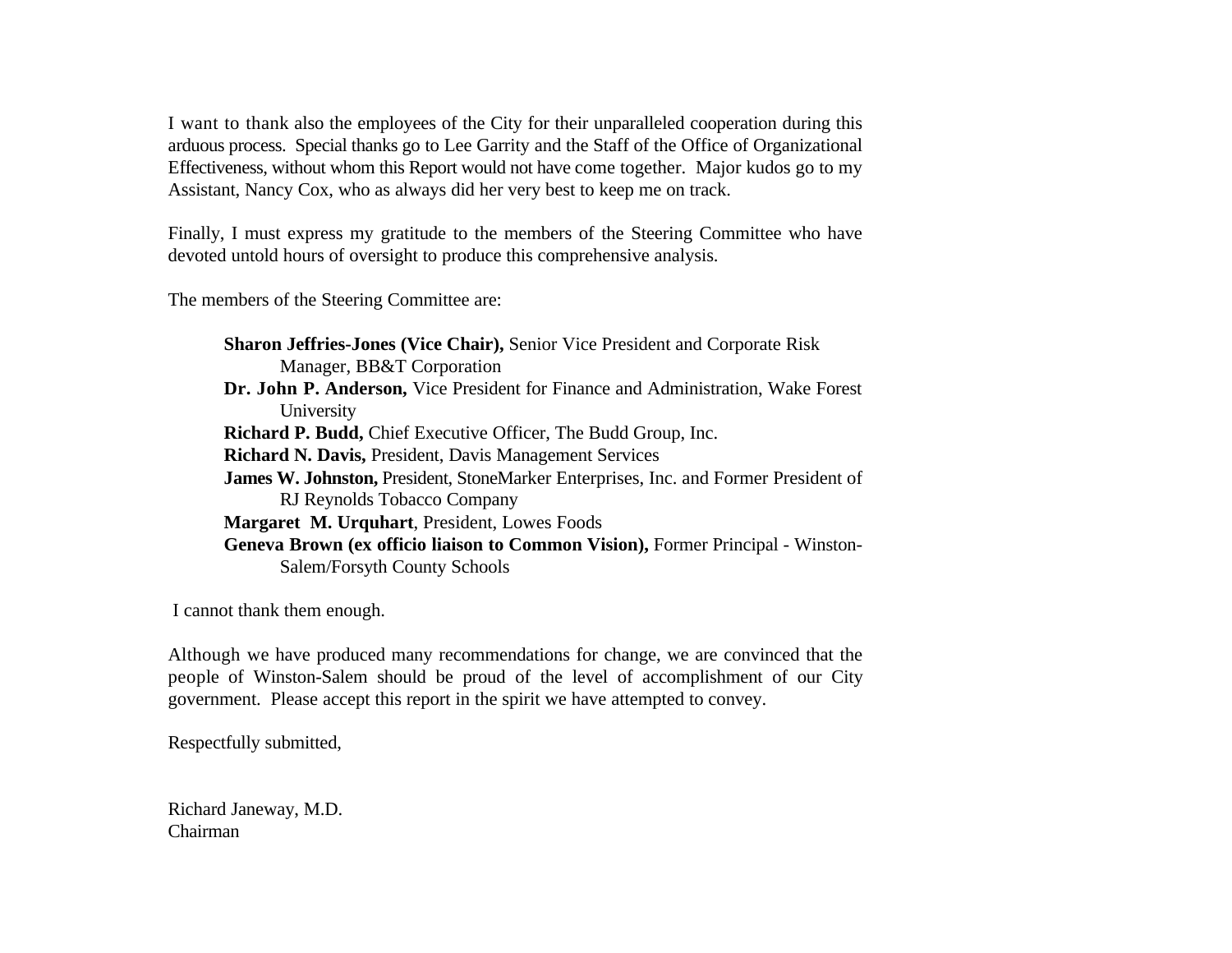# **EXECUTIVE SUMMARY**

#### *OVERVIEW*

More than 120 citizens have volunteered their time and talent during the past year to review every aspect of City government to fulfill their role in the Citizen Efficiency Review Committee (CERC). These volunteers and their employers have demonstrated an unsurpassed commitment to the community by donating more than 6,500 hours to this project. Seven (7) Review Teams analyzed the programs and services of City government for the potential to reduce cost, improve customer service and enhance program effectiveness. As they submitted their reports to the CERC Steering Committee, a clear understanding emerged among the leaders of the Review Teams and the Steering Committee (henceforth collectively to be known as the CERC) that a City function could be required to be so efficient that it might lose its effectiveness, an outcome certainly not to be desired. This observation guided our judgment that **maximum efficiency is not necessarily synonymous with minimum cost. Rather, maximum efficiency is more likely to be consonant with the lowest cost that provides effective services to the citizenry.**

Although the overall implementation of our recommendations will create significantly more savings than expense, it should come as no surprise that some of the recommendations call for increased costs to ensure both maximum efficiency and effectiveness.

Working within that general understanding, and within the charge to the Committee by the Mayor and the Board of Aldermen (*Appendix C)*, the Steering Committee adopted the following **Mission Statement**:

"It is the mission of the Citizen Efficiency Review Committee to accomplish an objective review of the efficiency, effectiveness and appropriateness of City-provided services, individually and as a system, and to make such recommendations to the Board of Aldermen as deemed appropriate by the Committee to prepare City government to function in ways that enable us to meet the future within the conceptual framework of the vision set forth in the Legacy Comprehensive Plan."

To accomplish the Mission, the Committee adopted **Mission Guidelines** asserting that "the Committee shall, without limitation

(a) objectively analyze the function and responsibilities of all departments, both individually and as a system, to identify the strengths and opportunities for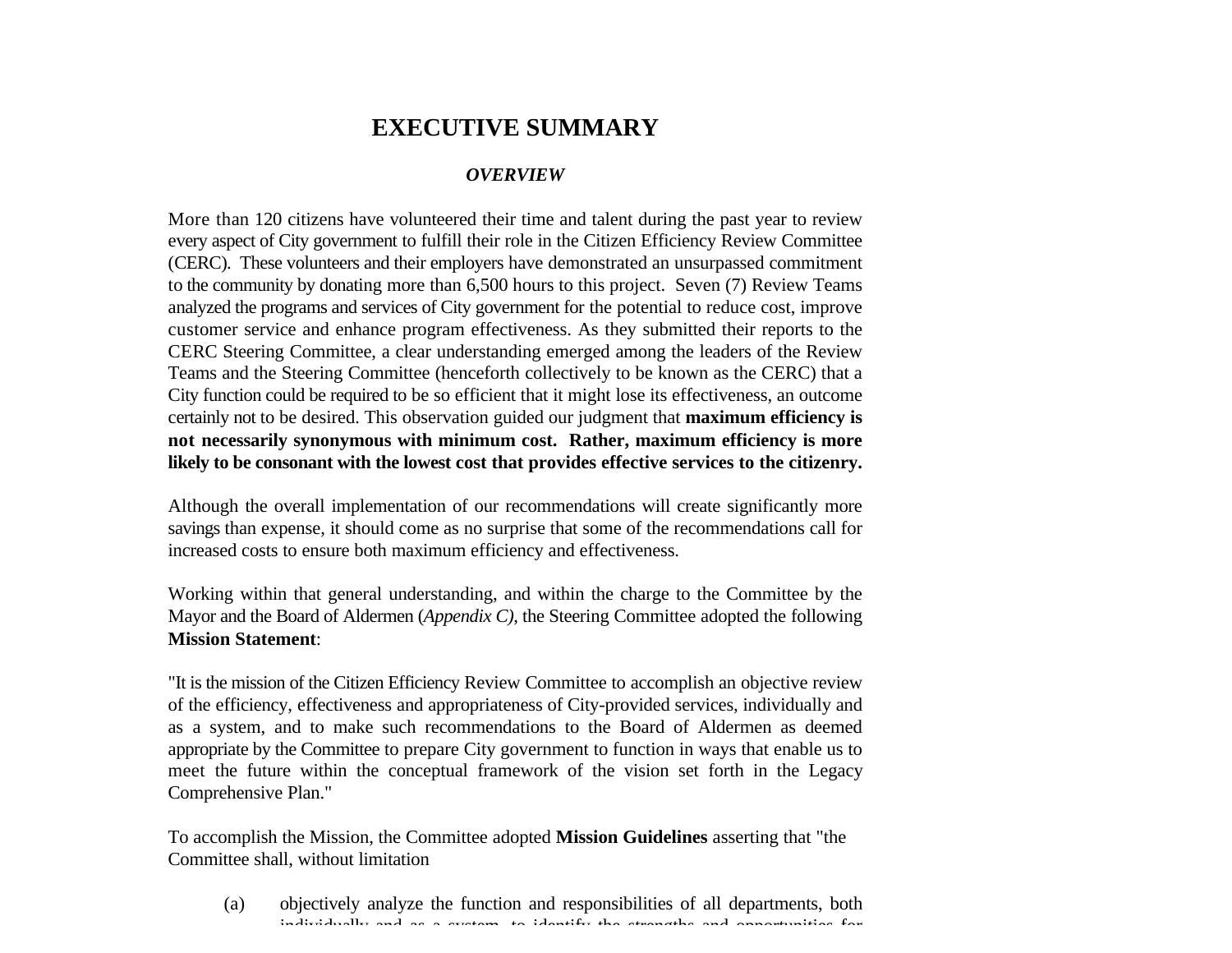(d) recommend services and functions that should be considered for consolidation with other governmental units,

to the end that the recommendations carefully balance the competing needs for cost containment and improved services to the citizenry."

The procedure followed by the CERC is outlined in the Review Process Chart, which shows our activities from the date of appointment of the CERC up to the time of the submission of our Report. The process is outlined in the following chart:

#### **REVIEW PROCESS (ABRIDGED)**

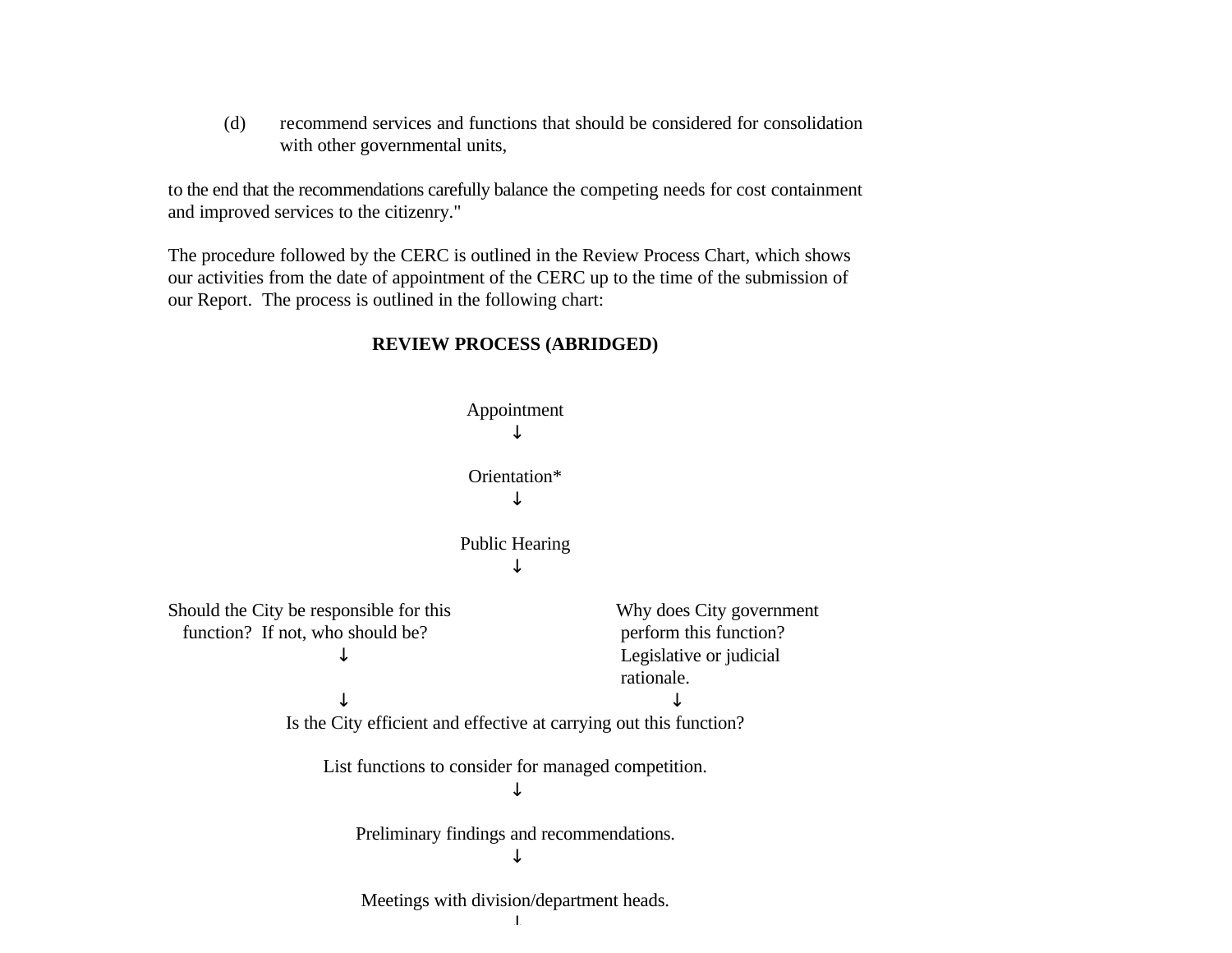Citizen Efficiency Review Steering Committee final Report is presented to the Board of Aldermen. ↓

↓

The report is communicated to the citizenry. ↓

Implementation process determined by Board of Aldermen and City Manager.

\* All decisions follow a "Yes" or "No" algorithm.

## **MAJOR THEMES**

This "Executive Summary" differs from others with which you may be familiar. It does not recapitulate all of the 332 Observations and 308 Recommendations (Summary Analysis, p. 31 p. 106) that the CERC has abstracted from the reports of the Review Teams.

The Executive Summary addresses only the major "theme issues" that recur in the reports of the Review Teams. These themes represent the top priorities identified by CERC and are divided into the following broad categories:

- I. Issues in Information Services and Technology
- II. Issues in Environmental Health
- III. Issues in Community Development
- IV. Issues in Economic Development
- V. Issues in Organizational Design and Function
	- A. Issues in the Design and Function of City Government
	- B. Issues in Managed Competition
	- C. Issues in the Consolidation of City and County Services
		- 1. Efficiency
		- 2. Tax Equity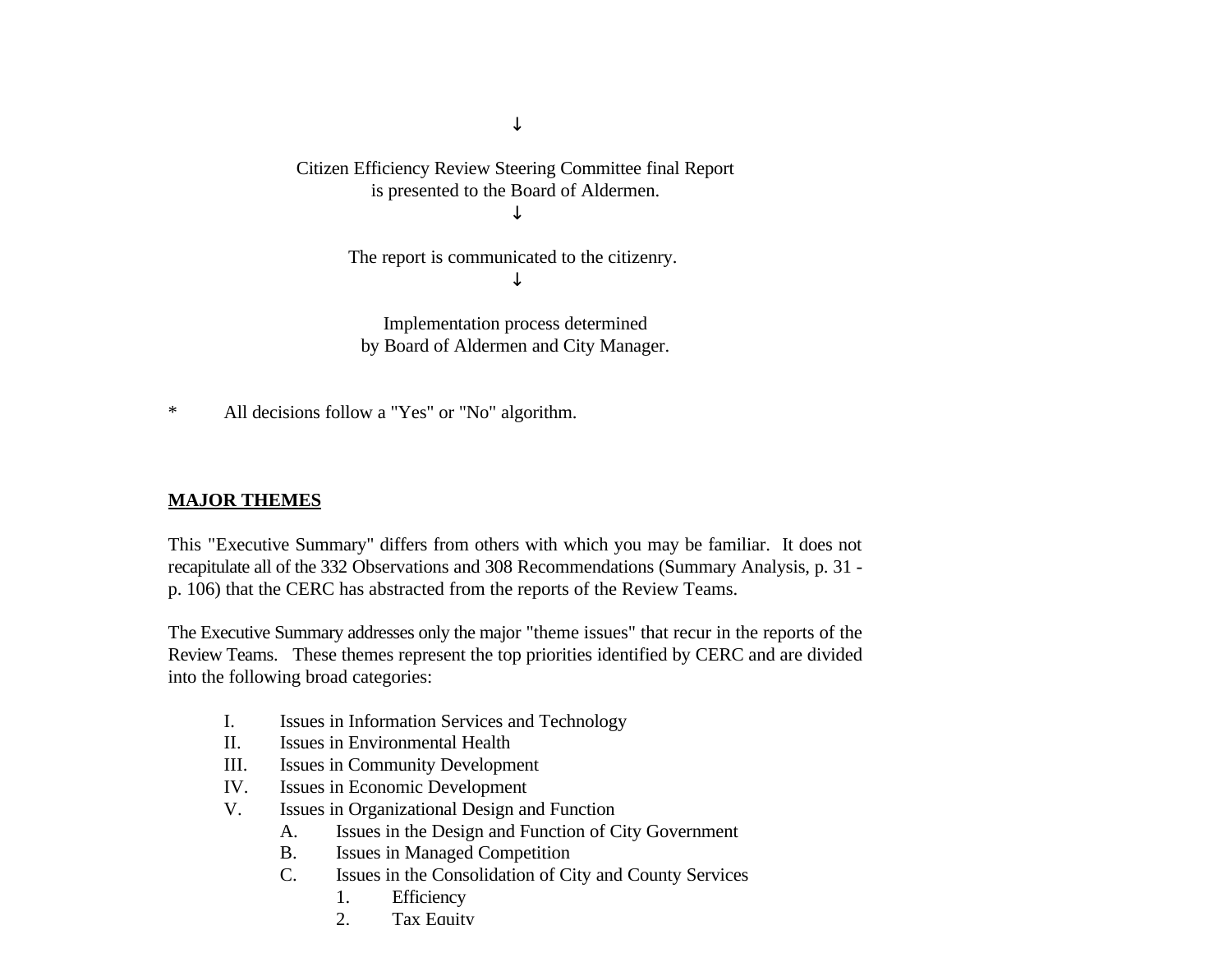#### **COST/ BENEFIT ANALYSIS**

The following assumptions were used in the calculation of costs and benefits:

- ♦ Technology and equipment improvements assume five-year lease financing.
- ♦ Major capital improvement projects assume 20-year Certificate of Participation (COPS) financing.
- ♦ Both cost and benefit estimates are based on current dollars (i.e., unadjusted for inflation). This is the most conservative approach to benefit analysis, because it underestimates "out-year" benefits.
- ♦ Some recommendations have significant financial impact, the dollar value of which cannot be calculated without detailed study beyond the limits of this volunteer engagement. Financial implications of these "uncosted" recommendations are indicated in the appropriate footnotes as TBD (to be determined). This notation is particularly important in the consideration of benefits that CERC is convinced should accrue from the consolidation of certain City and County functions.

Based on these assumptions, the 308 recommendations arising from the study will result in a five-year economic impact of \$96,440,888 in savings and \$54,266,760 in expenditures (Table 1).

## **Table 1**

# **ECONOMIC IMPACT**

[Abstracted from the "Potential Economic Impact Statement" on page 107 of this report.]

|      | <b>Teams</b>                | <b>5-Year Projection</b><br><b>Benefit</b> |               |  |
|------|-----------------------------|--------------------------------------------|---------------|--|
| Cost |                             |                                            |               |  |
|      | <b>Steering Committee</b>   | \$31,939,400                               | 500,000<br>\$ |  |
|      | <b>Environmental Health</b> | 45, 315, 048                               | 7,796,620     |  |
|      | <b>Public Safety</b>        | 4,706,800                                  | 25,951,300    |  |
|      | Transportation              | 2,573,350                                  |               |  |
|      | 1.528.000                   |                                            |               |  |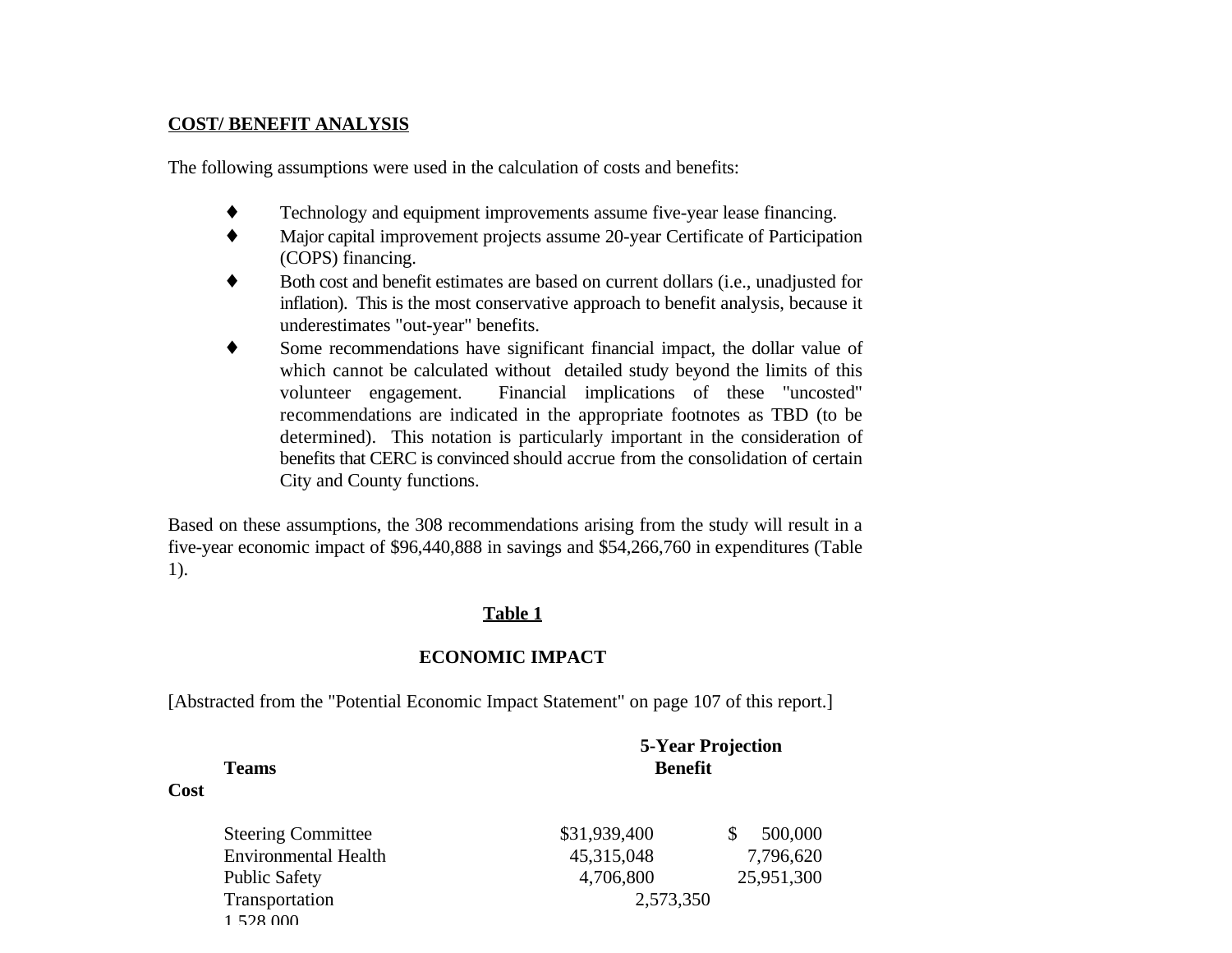These estimates are spread with increasing detail throughout the Report. Detailed analyses are shown in the abstracts created by the CERC (pages 31-106) and also accompany the complete Review Team Reports (Chapters I through VII ).

The "costs" and "benefits" associated with the themes covered in the Executive Summary account for only 58% of the costs and 62% of the benefit previously annotated. The "measurable costs and benefits" by theme category are shown in the following Table:

#### **Table II**

#### **IMPACT OF SELECTED ISSUES**

| <b>Theme</b>                 | <b>Benefit</b> | Cost           |
|------------------------------|----------------|----------------|
| <b>Information Services</b>  |                |                |
| and Technology               | \$4,619,500    | $$16,762,740*$ |
| <b>Environmental Health</b>  | 20,710,048     | 1,035,800      |
| <b>Community Development</b> |                | 12,685,000     |
| Economic Development         | 22,500,000     |                |
| <b>Organizational Design</b> |                |                |
| and Function                 | 12,031,440     | 1,120,000      |
| <b>TOTAL</b>                 | \$59,860,988   | \$31,603,540   |

\* Total cost is \$26,612,470, of which \$9,850,000 had already been identified as necessary expenditures.

Each item of cost or benefit has been reviewed by the appropriate Department Head, and as well, by the Budget Officer and the Director of Finance. Although Department Heads may not have agreed with the CERC interpretation of "benefit" dollars derived from a particular recommendation, they agree that if the "CERC-desired outcome" were to occur, then the "dollar-benefit" has been correctly derived. Disagreements with the projections made by the CERC, if any, are therefore philosophical in origin rather than financial (see footnote<sup>1</sup>).

The CERC believes that the implementation of its recommendations will significantly transform many of the functions of government; and will deliver benefits to the citizens of our community at costs less than currently incurred. Although we have been careful not to assign either costs or benefits, implementation of recommendations involving consolidation of City and County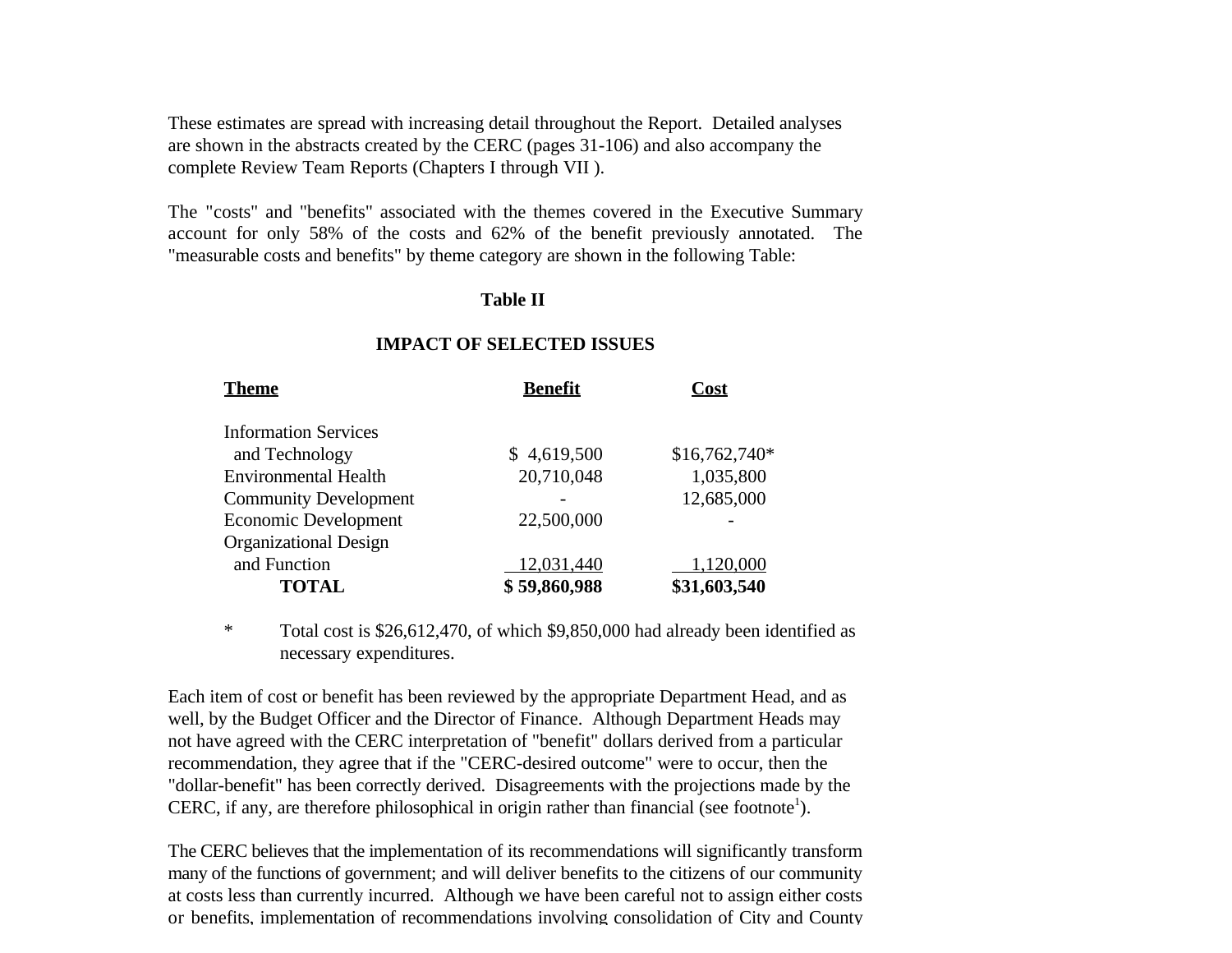functions have been assumed by the CERC to be econ City and the County.

Several e Execut Summary addresses only these major themes and highlights only key ons. We do this with the understanding that all 308 recommendations have degree of letters are a large set of letters and letters are a large set of letters and letters are a large set of letters and letters are a large set of letters and letters are a large set of letters and letters are a lar recomme Most of the recommendations are so closely tied that they will have impact on efficiency only to the extent that all recommendations are empowered to

We of the CERC believ and the Board of Aldermen. We prese Manager for implementation in the best interests of the citizens of our town.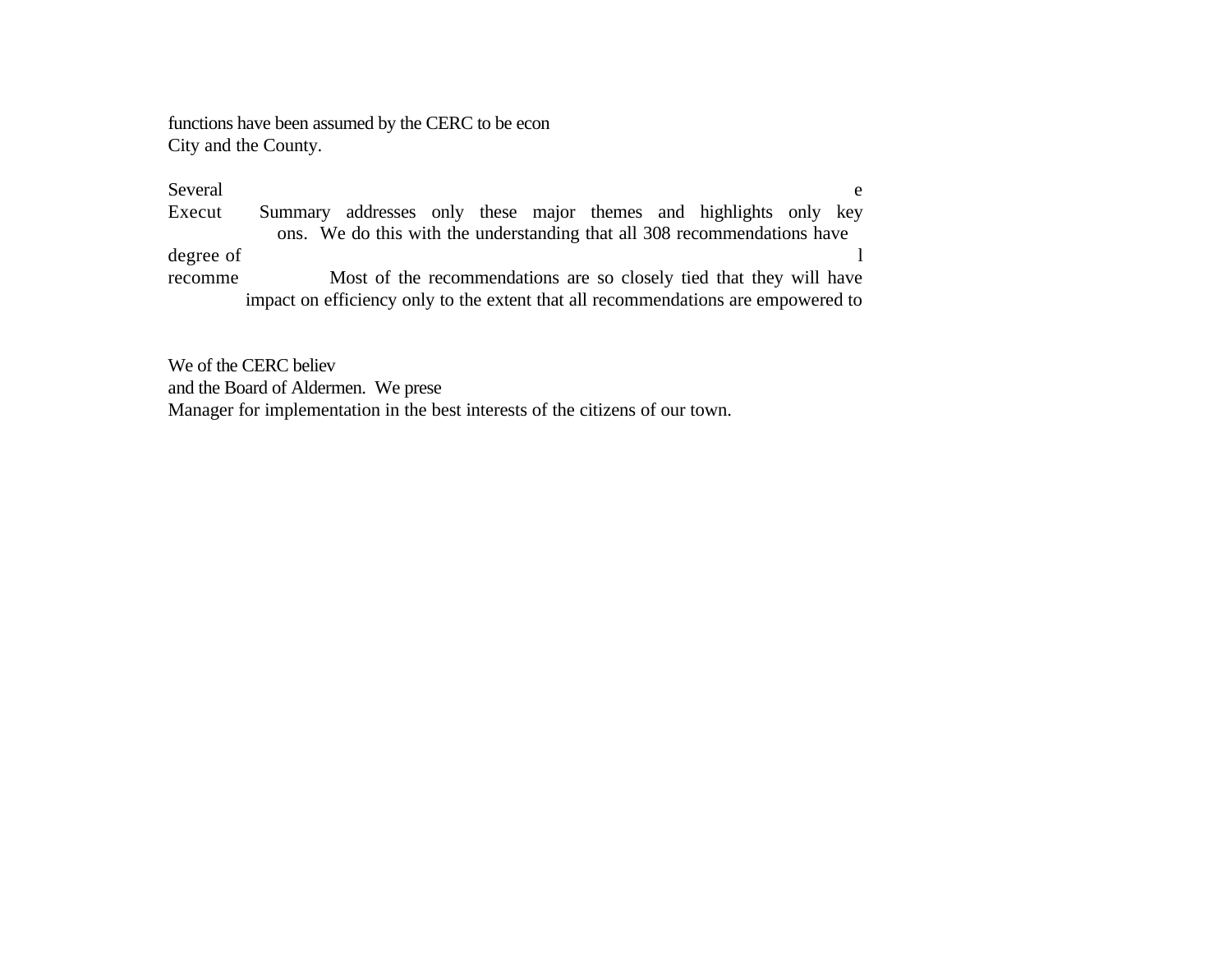#### **I.** *ISSUES IN INFORMATION SERVICES AND TECHNOLOGY (IS/IT)*

After reviewing the Review Team Reports, the CERC is convinced that the single most important operational challenge and opportunity facing the government of Winston-Salem lies within the complex problem of **Information Services (IS/IT)**. It is also among the most expensive opportunities about which we have little choice to accept or reject. This area of development is driven by information technology requirements that range across hardware, firmware and software products; and service delivery. As remote as the relationship might appear at first glance, the implications of IS/IT cannot be separated from the need to recruit and retain the 18 - 34 year-old age group, the need to service the aged and disabled; nor from the responsibility to develop the infrastructure that will encourage investment in the community to increase its tax base.

The Review Team Reports include 61 Observations and Recommendations for enhancement of IS/IT. All seven (7) Teams have highlighted opportunities to improve the function of government by appropriate utilization of computer-based technology for information dissemination and knowledge generation; and to position Winston-Salem as a leader in technology-based economic development. CERC is convinced that in order for the City to maintain a competitive tax structure, increased economic growth is needed.

The Review Team recommendations are inclusive and conclusive. They identify opportunities to provide a strategic, rather than tactical, orientation for planning and operations. This approach will create a City-wide common operating environment (COE) (hardware, firmware and software) constantly updated by the adoption of an "ever-fresh" replacement strategy. When considered as a whole, the recommendations will allow the City to provide "best-in-class" service while at the same time controlling the "total cost of ownership."

## **1. We RECOMMEND that the City adopt Recommendations (1) - (19) as delineated on Summary pages 69 through 71 in Section V. A.**

We recognize that in recommending the above we are suggesting the expenditure of a considerable amount of money. Indeed, if one looks across the spectrum of government expenditures for information services, we are advocating an incremental expenditure of \$16,762,740 over five years (Table 2).

This amount, however, must be netted against the benefit that accrues through the creation of a "common operating environment" (COE) and the limitation of the use of "customized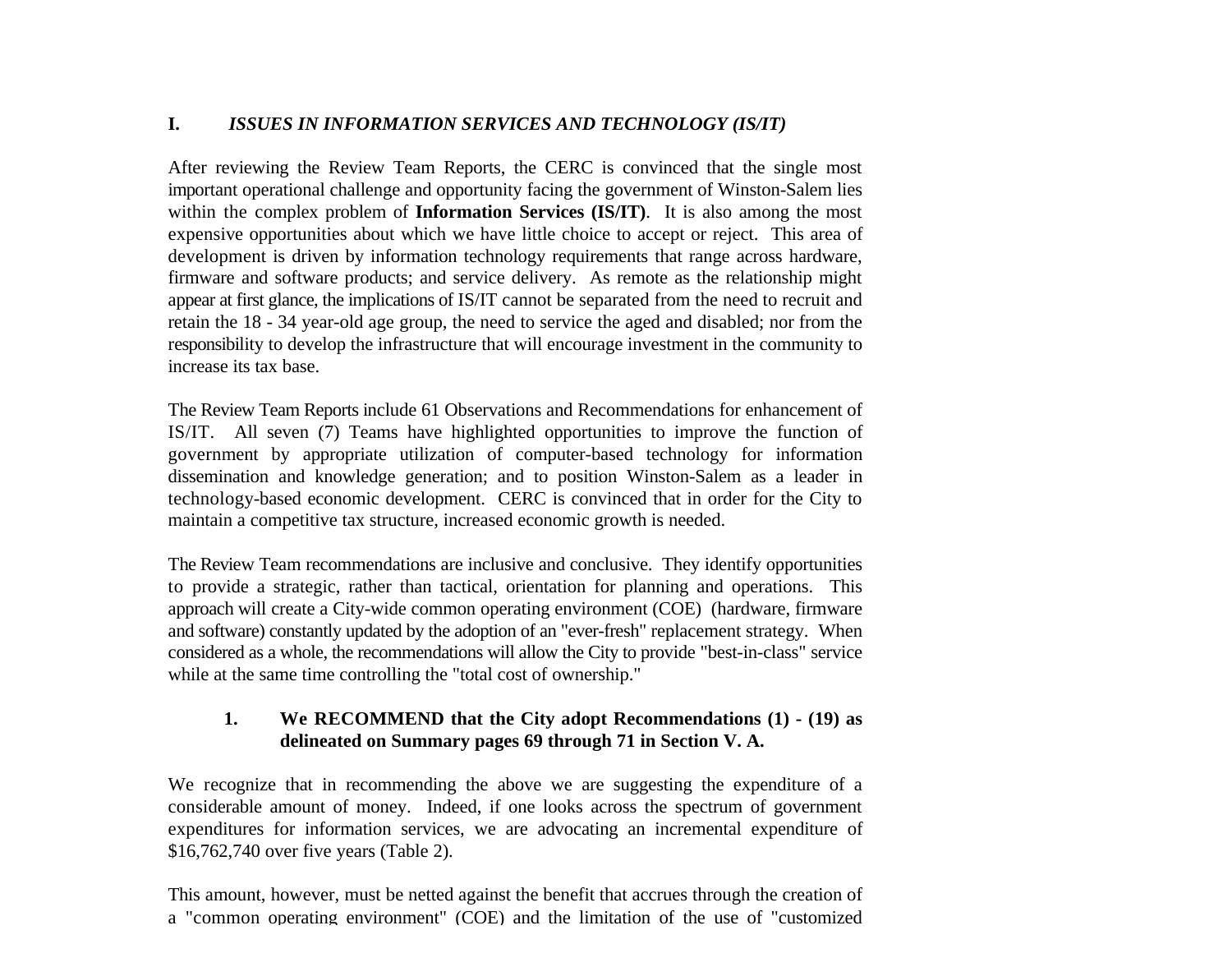solved a long-term under-funded problem. Rejection of CERC's recommended expenditures for technology will lead to even higher costs for corrections in later years.

It is our judgment that the pre-CERC recommendations by the City Manager to the Board of Aldermen would have provided insufficient funds to position Winston-Salem where it must be to become a truly "wired city" that is competent to enter the world of e-government essential to superior function and civic reputation in the new millennium. The City has an opportunity to make a giant leap. It should be remembered, however, that there is a time-honored French proverb that advises us "to draw back so that we can leap better." Therefore,

- **2. We RECOMMEND that a Strategic Plan be developed with the assistance of outside consultation, beginning with the superb analysis contained in Chapter V, pp. 1-35, and with cognizance of the fact that IS is viewed as the least satisfactory of all by its customers internal to City government.**
- **3. We RECOMMEND that each major department should have an IS technical support person to function as a "micro-computer coordinator" who functions as a liaison to the IS Department.**
- **4. We RECOMMEND that the importance of Information Services to the long term prosperity of Winston-Salem be recognized by recasting the position of Information Services Director as Chief Information Officer (CIO) reporting to the Chief Financial Officer (CFO) (Section V.A., number 4, page 69); or**
- **5. Failing the adoption of Recommendation 4., that the CIO report directly to the City Manager.**

Winston-Salem has many large, complex and highly "computerized" organizations in both the for-profit and not-for-profit sectors. There are accomplished Chief Information Officers (CIOs) serving these entities, and therefore

**6. We RECOMMEND that the City create an Advisory Board to the CIO derived from CIOs at appropriate local entities. This is absolutely essential if Winston-Salem is to become a "wired" city with the ability and desire to provide an environment necessary for full exploitation of "WINSTONET" and other technology-based opportunities.**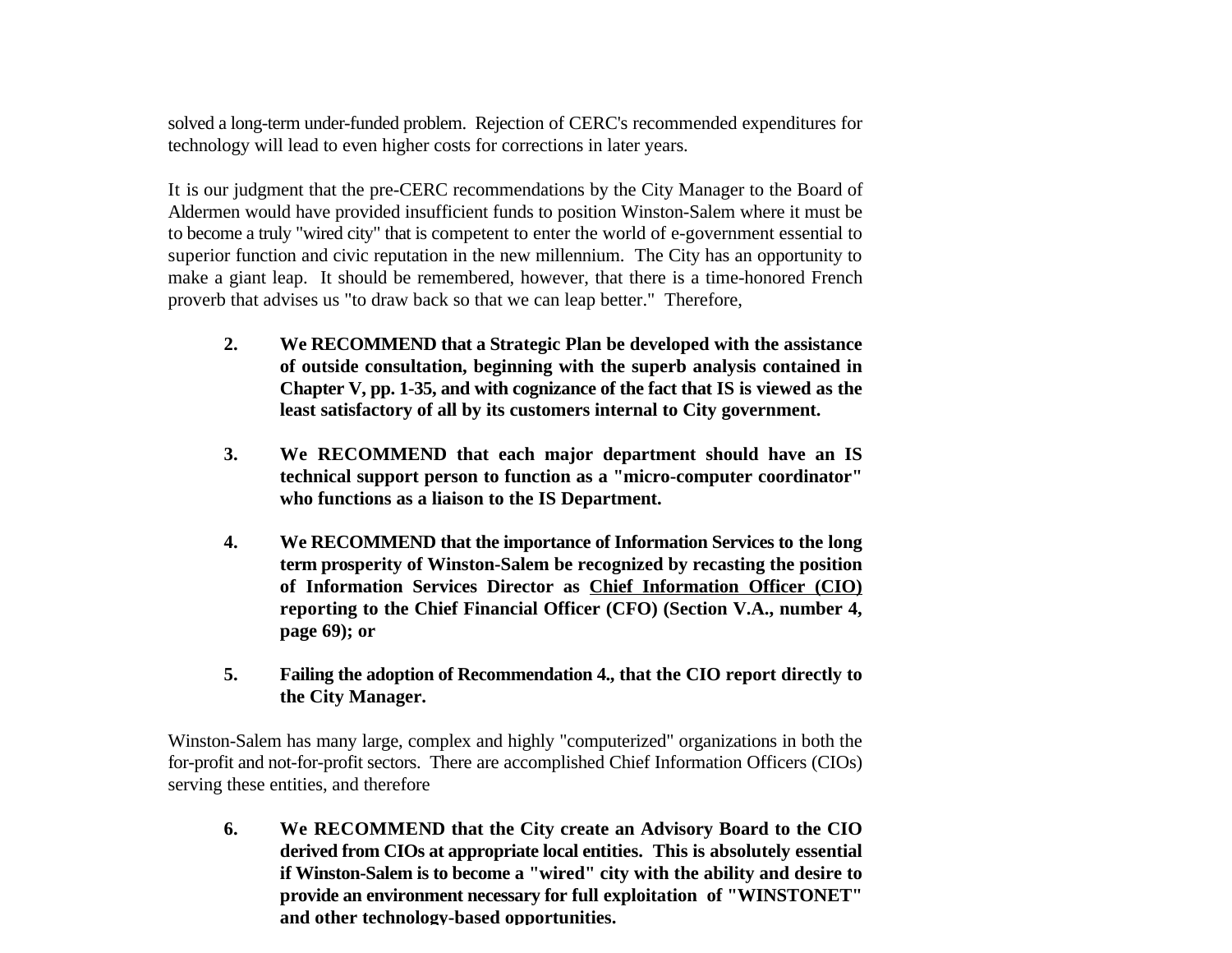**7. We RECOMMEND that an appropriate Request for Proposal (RFP) be prepared to initiate a process to expose all of our IS/IT capabilities to the concept of "Managed Competition."**

The second "reality" is that the City and County cannot continue to exist in "splendid isolation" from one another when it comes to information services needs.

**8. We RECOMMEND that the City and County consolidate their IS/IT systems. At a minimum, if the governmental entities insist on separate hardware platforms, they should use common software systems and compatible communication networks across all services (see incompatibility problems in Public Safety, II. A. (4), page 48; II. B. (6), (7), (8), (9), page 50; and II. C. (10), (11), (12), (13), (14), (21), 24), (26), pages 53-55.** 

The modernization, standardization and consolidation of IS is one of the most important things the City can do to become a vital, growing factor in the "knowledge-based" society of the next millennium. The expenditures we have recommended, although substantially in excess of those currently recommended to the Board of Aldermen, are pitifully small when compared against the costs of failure in the next century. To be properly "wired" might even make our City more attractive to the 18 - 34 year-old age group we seem to have so much difficulty retaining and recruiting. Creating the environment for a bunch of NET.COM zillionaire tax payers wouldn't hurt us at all in our quest for economic development!!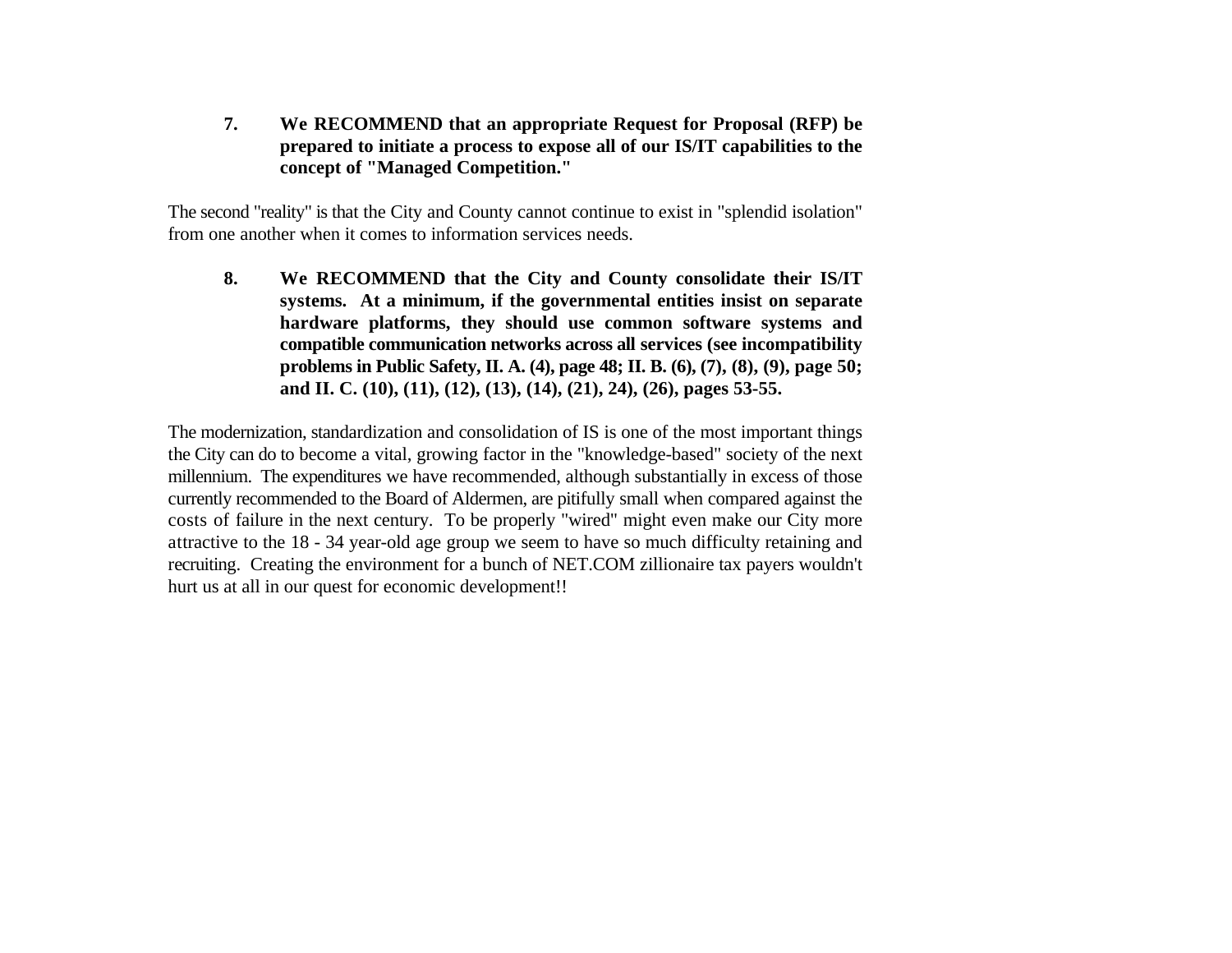#### **II.** *ISSUES IN ENVIRONMENTAL HEALTH*

#### **A. Solid Waste Collection**

Two of the issues of great contention in our community arise from solid waste collection and solid waste disposal. The controversies surrounding "backyard garbage pickup" and "landfill use" notwithstanding, the CERC believes it must take fact-based stands on both issues. Our reference base is found in Chapter I, the Report of the Review Team for Environmental Health which is also abstracted in the Summary of Observations and Recommendations on pages 35 through 46.

The current "backyard pickup" system for refuse collection is inefficient and expensive. The City's cost (funded through taxes) for bulk container collection at apartment complexes is approximately \$1.35 per month per unit; and for backyard collection at single family residences, it is \$5.44 per month. The current system requires a three-person (3) crew and in the aggregate generates the overwhelming dollar volume of Workers' Compensation claims among City employees. No other major city in North Carolina except Raleigh provides backyard garbage pickup. This distinction may have been historically important in the differentiation of our City, but this service is no longer defensible on cost or psychological bases. In fact, the Citizen Satisfaction phone survey indicated that 63% of the City's households would support curbside garbage collection (Appendix D, p.127). While reviewing this service, CERC carefully considered the needs and desires of the citizens.

**1. The CERC RECOMMENDS, therefore, that the City convert to curbside collection of solid waste at residences. Alternative arrangements should be made for residents who are physically unable to accommodate the change in policy. [Reliable procedures are available to identify need.]** 

Implementation of an automated cart and truck system over 5 years will reduce collection crew size from 3 people to 1, and will greatly reduce Workers' Compensation Claims due to the ergonomic characteristics of the collection system. At present more than 50% of sanitation workers do not make it through a full 30 years of service to retirement. The majority retire early with disabilities (with reduced benefits) they have incurred from their rigorous job duties.

This single recommendation will save taxpayers over \$9,000,000 during the implementation period, and will generate \$2.2 million in annual savings thereafter. The phase-in will allow the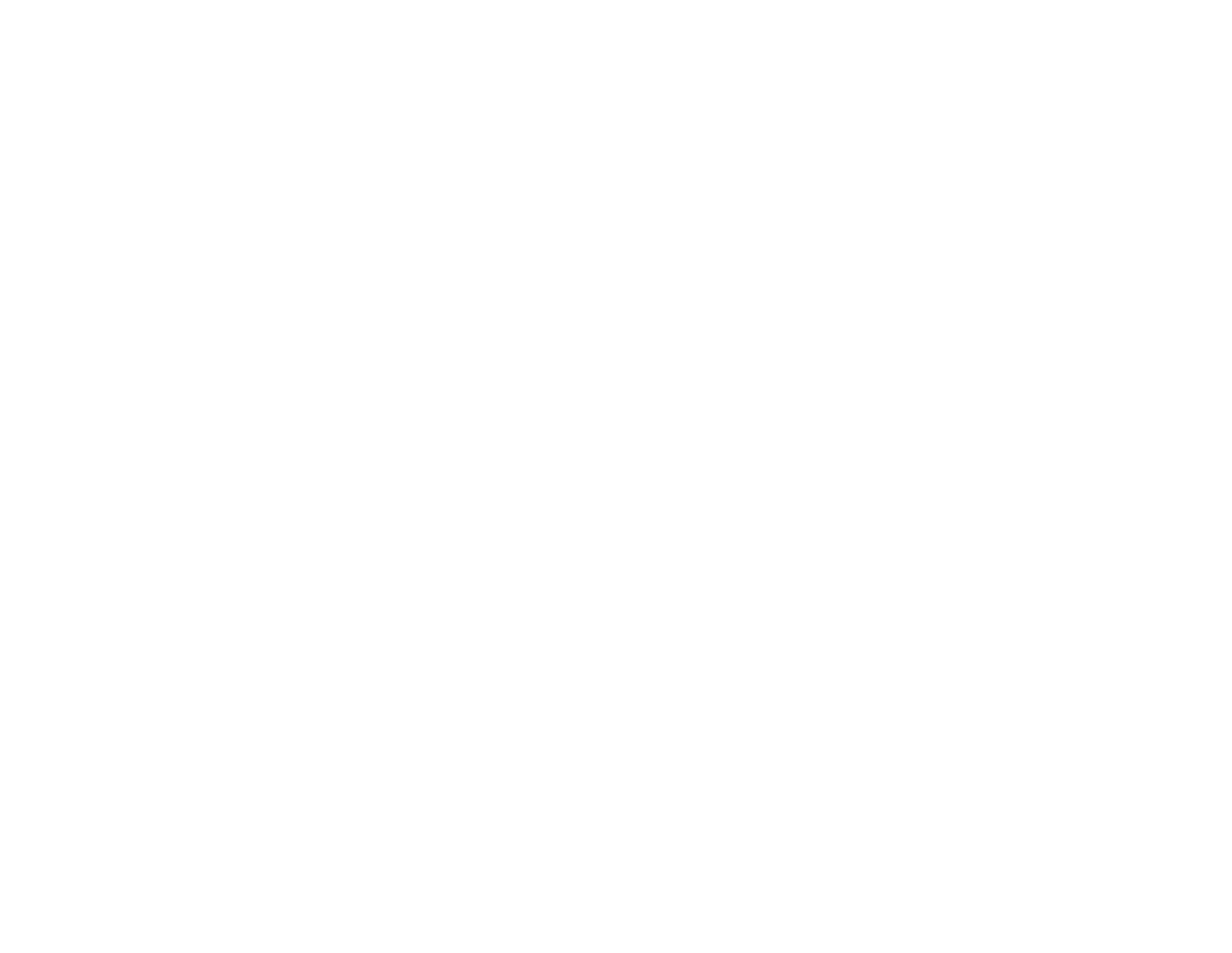documented "dead spots" in the City where police officers cannot communicate at all. In addition, the current system will not penetrate buildings, resulting in significant safety concerns for firefighters.

CERC notes that every other major municipality in the State of North Carolina has converted its radio system to an 800 or 900 megahertz system. The City of Winston-Salem has hired a consultant to design a possible new radio system. The consultant has indicated that costs for a combined City-County system could approach \$12 million. The size of expense notwithstanding, CERC strongly believes that public safety is of the utmost priority. Therefore,

# **1. We RECOMMEND that the City and County design and install without delay an 800/900 MHZ public safety radio system.**

Review Teams also identified significant inefficiencies in emergency dispatch operations. The City dispatches all calls for police and fire within the City limits. Calls from City residents for emergency medical services (EMS) come in to the same 911 Center and then are transferred to County EMS dispatch. The County also maintains a separate dispatch center that handles the Sheriff and Volunteer Fire Departments.

Thus, there are three major emergency dispatch centers serving our larger community. CERC also notes that the City maintains a separate radio dispatch center for Public Works operations. Many other communities have successfully merged all of their 911 and dispatch operations. Some jurisdictions have even included Public Works dispatching in the consolidation. This makes operational sense, because the peak work load for Public Works occurs during the aytime which is the "off-period" for Public Safety. Benchmarking information prepared by the nstitute of Government reveals that communities with consolidated systems have a much lower

**2. W conjunction with the implementation of a new ra system, the City and the County consolidate all 911 call-taking,**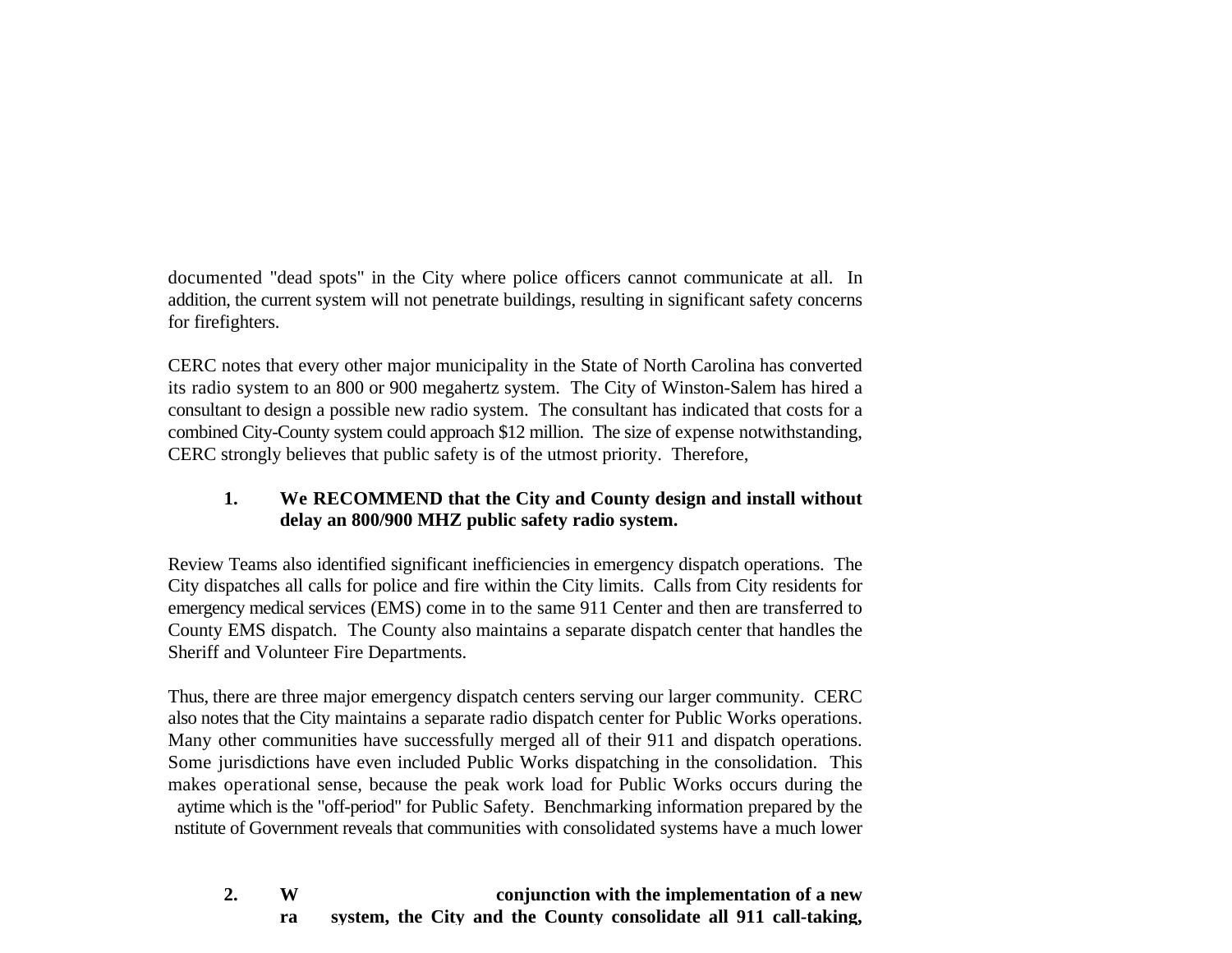program at some fire stations. Trained personnel at these stations will be responding to calls for cardiac or pulmonary emergencies. Because of the distribution of fire stations, and the greater population density of the City, the average fire department response time of 2.3 minutes is significantly lower than the 4.93-minute average of County EMS. In cases of heart attack and other critical medical situations, those extra two or three minutes can be the difference between life and death.

The Review Team notes that many other fire departments now respond to EMS calls. CERC believes that the City should fully implement the MRD program at all 17 city fire stations. CERC recognizes that this is a new City service that comes with a price tag; however, CERC believes that just as recommending a new communication system, the benefits from lives saved is well worth the investment. Therefore,

**1. We RECOMMEND that the City fully implement the Medical Response Defibrillator program at all City fire stations and that the City expand rescue and medical services to include four full-time rescue squad units that would cover each quadrant of the City.**

#### **C. Fire Safety**

Fire departments are rated every ten years by the Insurance Services Office (ISO), a national agency that rates fire departments for insurance companies. The highest rating is Class 1. Winston-Salem's last rating in 1989 was Class 3. Winston-Salem is currently being re-rated. Our review indicates that the rating may fall due to inadequate staffing levels, station location, and the number and types of equipment. A reduction in rating from 3 to 4 would have the impact of raising insurance premiums for commercial businesses by as much as 10%. CERC notes that an ISO rating is only one of several factors used to determine fire insurance premiums. Because other factors such as distance from a fire station and building construction material also impact fire premiums, CERC is not able to quantify the dollar impact of a lower ISO rating. However, CERC believes the financial impact on our citizens could be substantial.

The Public Safety Review Team also compared staffing levels of the Fire Department with national averages and with other North Carolina cities. Winston-Salem has 1.53 Fire Department employees per 1,000 population. The industry average is 1.64, and the ratio in Greensboro (ISO Class 1) is 1.87. The Review Team noted that current City staffing levels may not provide Class 3 fire coverage because of absences for vacation, illness and training. Therefore,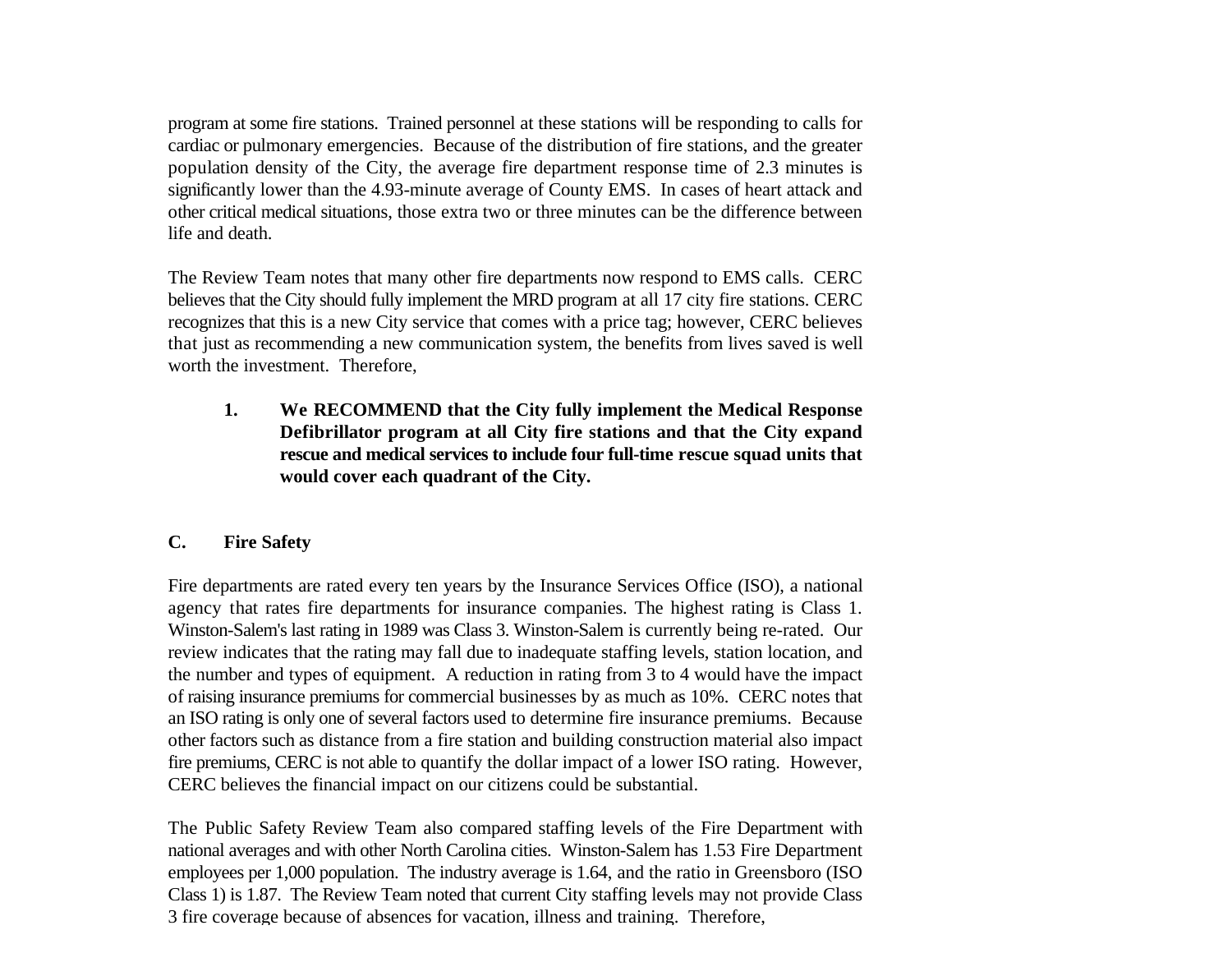The Public Safety Review Report (Chapter II) provides a comprehensive review of police services. CERC notes that comparisons to police departments in other major North Carolina cities indicate that Winston-Salem has the fewest number of dispatched calls per sworn officer, and the lowest number of sworn officers per population density. In addition, the reported number of crimes is not significantly higher than many of the other cities. Further review by CERC demonstrated that the current level of staffing for patrol officers seems consistent with the public expectation that Winston-Salem maintain a high quality police force - one that **responds to all calls**, and one that has the manpower and equipment to quickly and effectively respond to a crisis. CERC believes that it is unlikely that any staffing formula will ever be able to project the appropriate number of sworn officers for any police force. CERC does, however, agree with the Review Team that there may be opportunities to save money by converting some of the administrative positions currently filled by sworn officers to non-sworn positions. Therefore,

**1. We RECOMMEND that the City continue to staff the police patrol function at existing levels, and that the City initiate options for staffing police administrative functions with non-sworn personnel.**

## **E. Neighborhood Facilities**

CERC believes that there are opportunities for the City, County and School System to share facilities in order to increase services to citizens in our neighborhoods. The City has many recreation centers, and the school system has gymnasiums and computer labs. By sharing school system resources, particularly in the summer, these facilities could be available to citizens on a year-round basis. The City also operates the very successful Black-Phillips-Smith Neighborhood Center which provides an array of City services to one neighborhood. Therefore,

**1. We RECOMMEND that the City, County and School System conduct a review of facilities and develop enhanced opportunities for all citizens to benefit from our valuable resources.**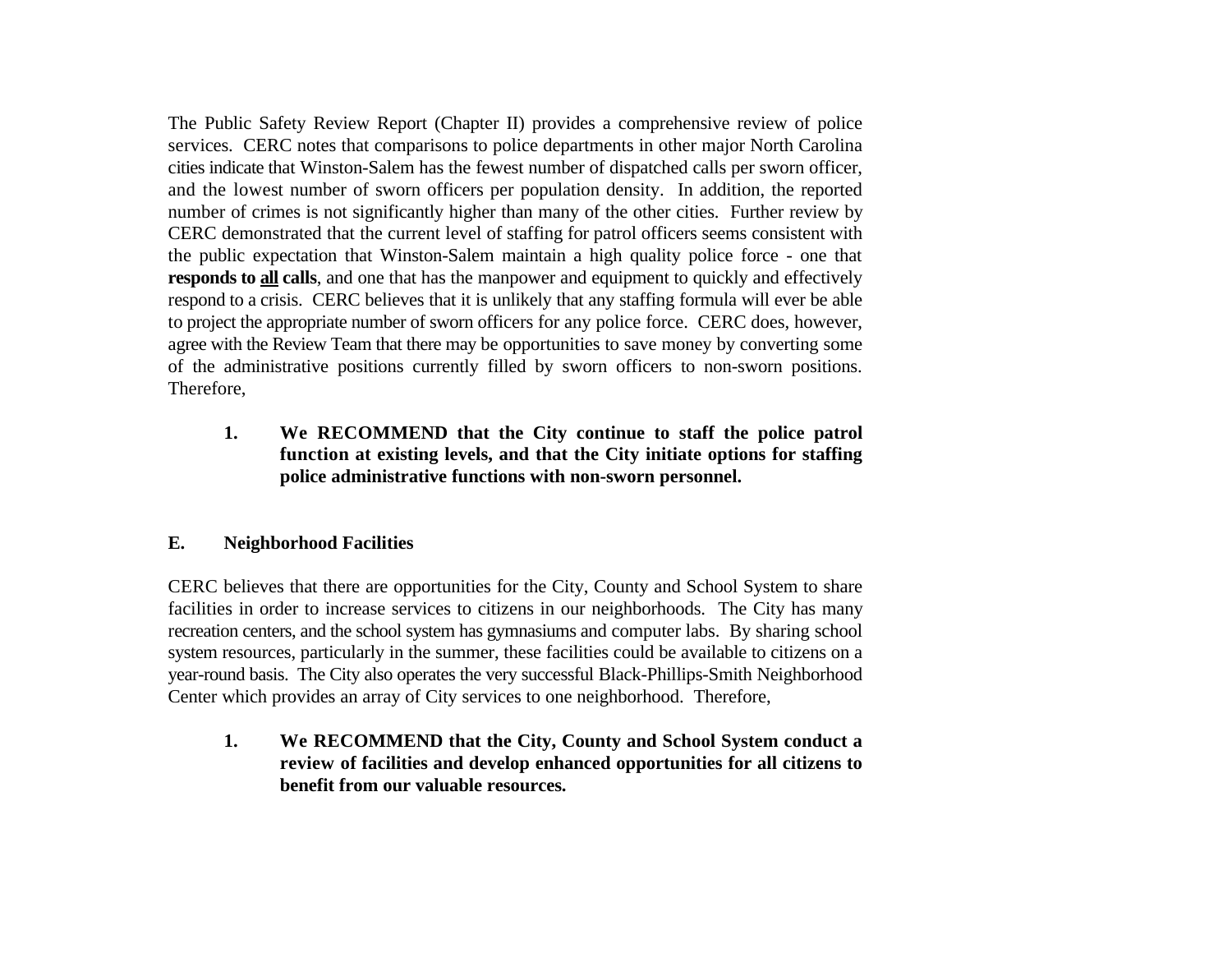## **IV.** *ISSUES IN ECONOMIC DEVELOPMENT*

The City-County Water and Sewer System is one of the great assets of our community. The Utility Commission has done a superb job of management. The entire system is in excellent condition, both structurally and financially. The bonds issued by the system have the highest rating in the country. We are fortunate also to have the lowest water and sewer rates in the southeastern United States.

The system has significant additional capacity for both water delivery and sewer treatment. A water/sewer system such as ours ought to be a major factor in the creation of economic development. The role of water will become even more important in the future as noted by John Hall that "Increasing scarcity of water could cause wars in future" (*Winston-Salem Journal, 8/29/99)*. Hall wrote primarily about other nations, and while the great disparity between water availability in Forsyth and Guilford Counties surely will not lead to war, it is likely to be a contentious issue because it will give Forsyth County an advantage on long-term economic development if we leverage this asset properly.

- **1. The CERC RECOMMENDS that the City-County Utility Commission take a more aggressive approach to leveraging this extremely valuable resource as a tool for economic development. The Commission should take advantage of the considerable elasticity within its very low rate structure and increase charges to customers outside of Forsyth County to market rates.**
- **2. The CERC also RECOMMENDS that rates to customers inside the County should be raised by a minimal percentage to generate an additional \$2 million in annual revenues. These funds should be used by the City and County for economic development. The County may want to use some of these funds for expansion of sewer lines to provide user-fee-supported installation service to residents currently using septic systems.**

This user fee for a depletable resource could be used to offset the property taxes currently used to fund economic development initiatives.

**3. In addition, the CERC RECOMMENDS that the Utilities Commission adopt the Investment Policy approved for other funds by the Board of Aldermen.**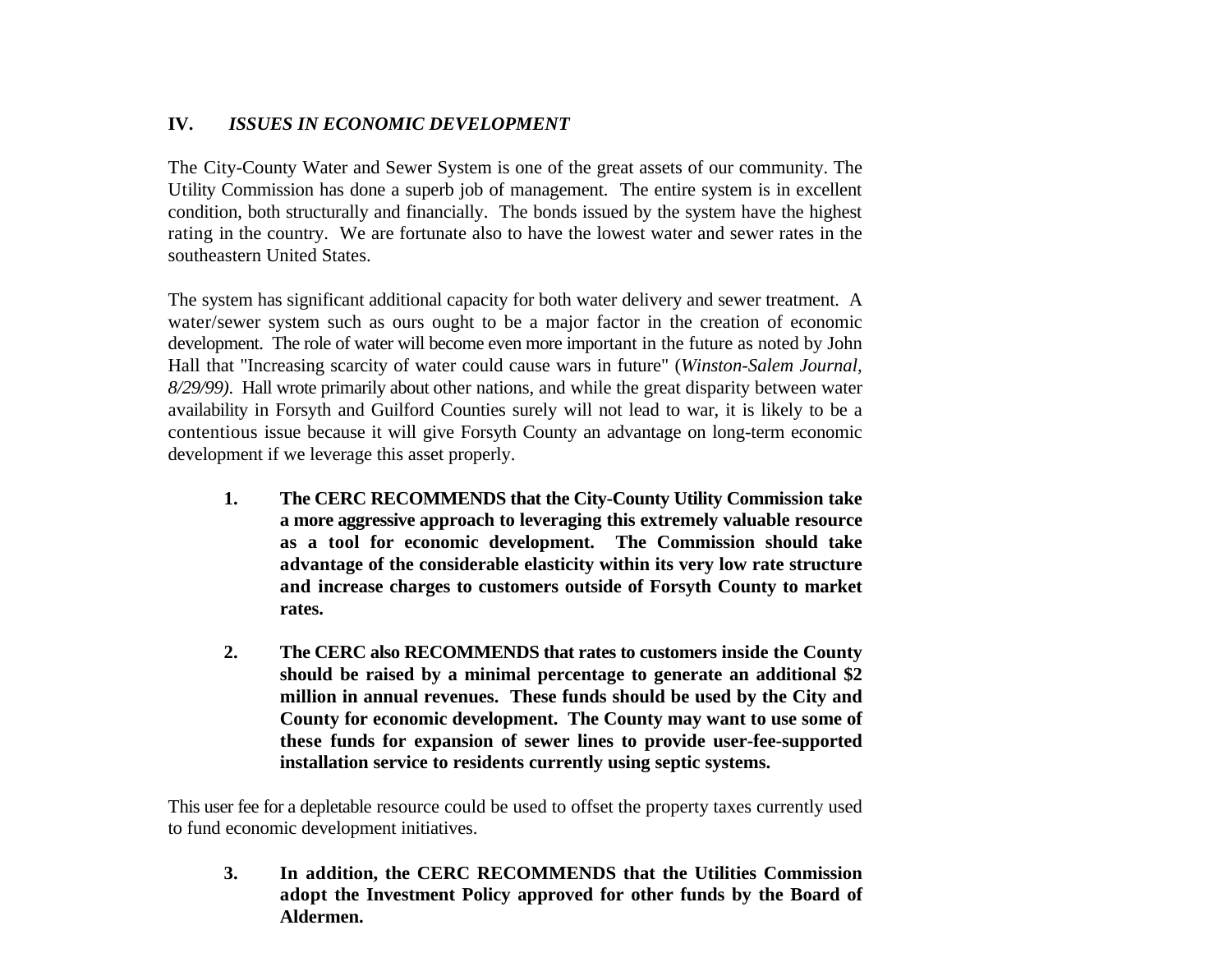if empowered to change the approach to investment. Significant incremental investment income might obviate the need for an increase of in-County user fees.

**Even if it is not possible to avoid increased fees, it is axiomatic that an increase in the tax base of the City and County is the surest way to avoid property tax increases in the future. We need to be more successful in our future than we have been in the recent past.**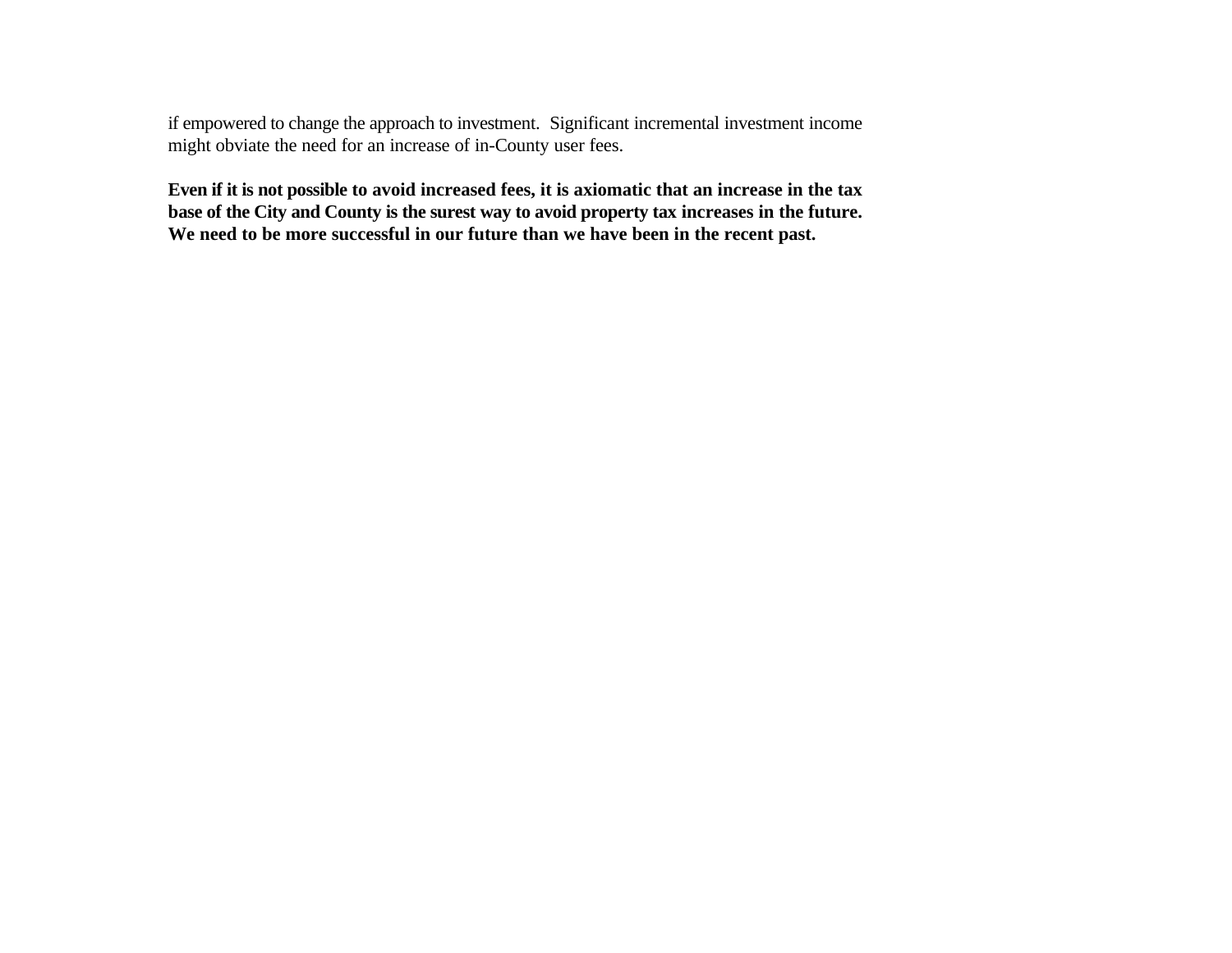## **V.** *ISSUES IN ORGANIZATIONAL DESIGN AND FUNCTION*

The current organizational structure of the government of Winston-Salem is represented in Figure 1.

### **Current Organization**

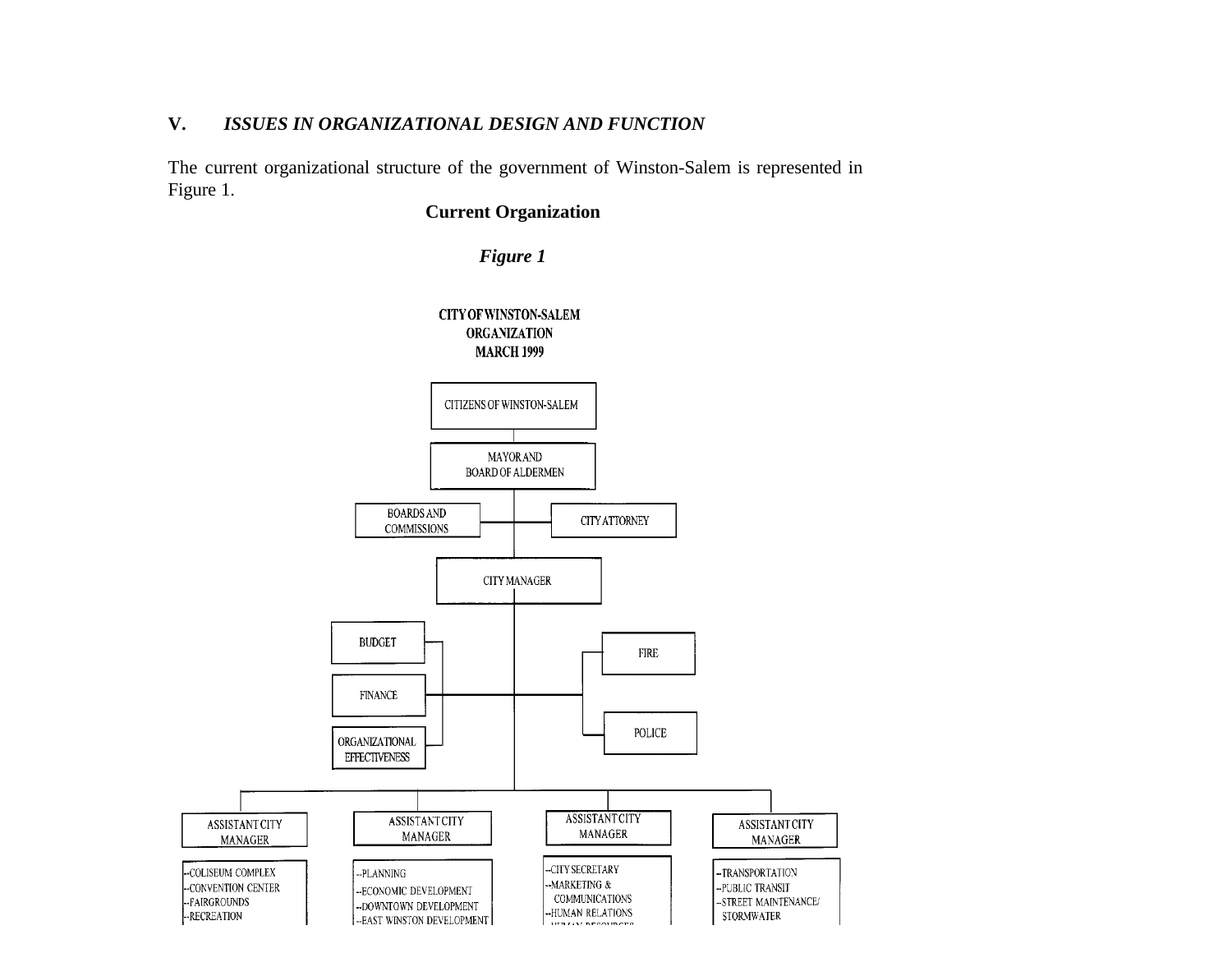The CERC is impressed by the quality of the management team developed by City Manager Bryce A. (Bill) Stuart. Indeed, the telephonic Citizen Satisfaction Survey conducted for the CERC by CB&A Research demonstrated a very high level (92 ±*4* %) of overall satisfaction with the full range of City services (Appendix D). Nonetheless, after analysis of each of the seven (7) Review Team reports, and personal discussions with the Review Team Leaders, it is the considered judgment of the CERC that the organizational design depicted in Figure 2 will provide significant functional improvement to make the transition of government into the new millennium consistent with the inevitable transition of the citizenry to a "knowledge-based" society that will make very different demands on government than those we currently experience.

#### **Proposed Organization**



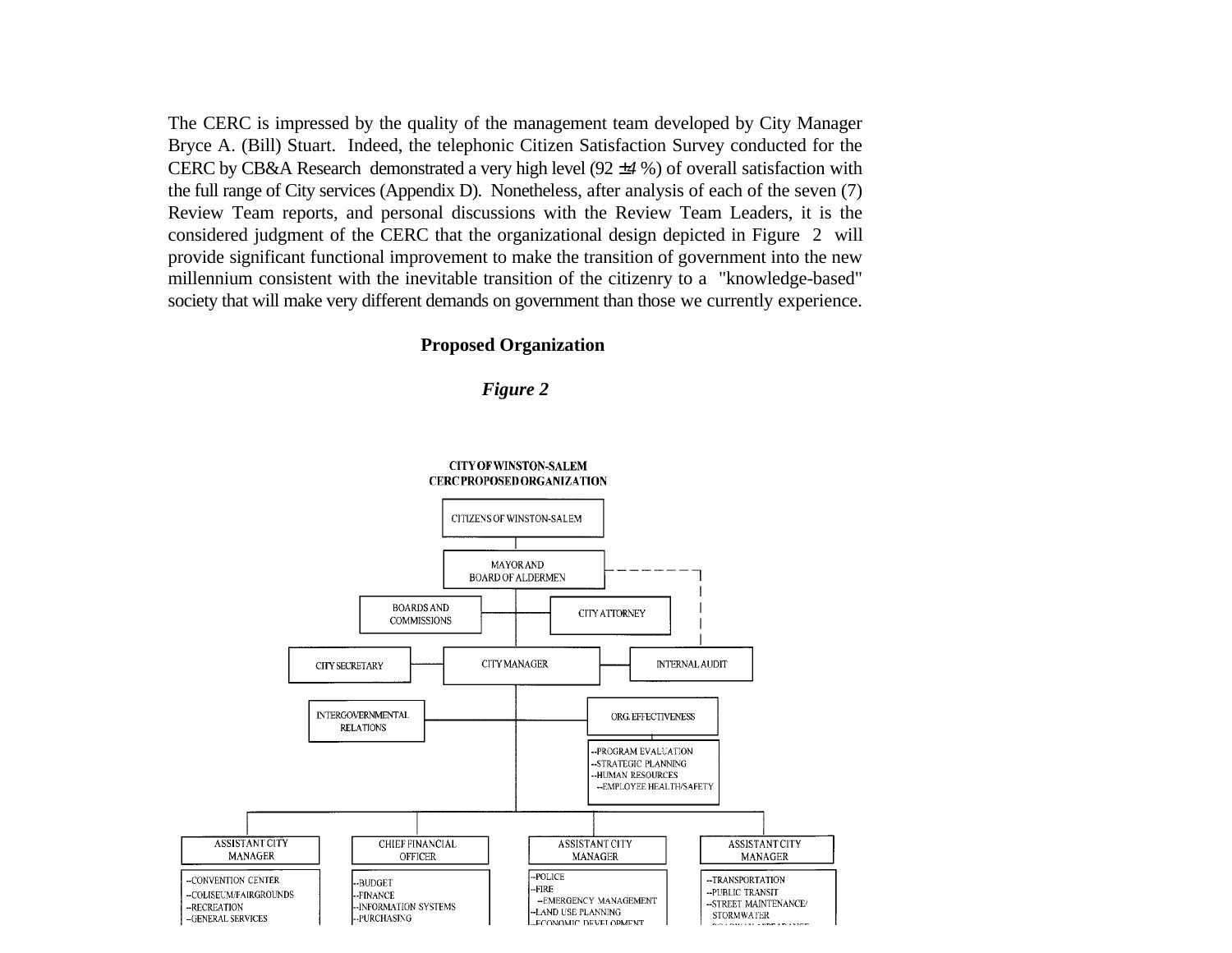#### **A. Issues in the Design and Function of City Government**

#### **Strategic Initiatives:**

**Many of the changes we have recommended in the structure of City government are designed to allow the City Manager to devote more time and attention to strategic issues, a matter the CERC deems to be of major importance to the future of Winston-Salem.** The changes that relate only to "organizational structure" of the Office of the City Manager will have little initial financial impact, because the elimination of one Assistant City Manager position will be offset by increased expenditures on education and training. Over the longer term, however, the totality of these recommendations, and the managed competition process attendant thereto will save a significant amount of money (\$8,939,400).

The CERC is concerned that Winston-Salem does not have a City-wide Strategic Plan. Furthermore, although the City has articulated a Mission Statement, it has not developed a

on Statement, one of the natural determinants of a well-formulated Strategic Plan. Eac operating unit of C

statement, objectives and performance measures, but the plans are not tied to plans for othe departments, nor are they tied to an overall plan for the City, because no such overall pla exists. The CERC believes that such a plan should be created.

The Plan will require major effort and t nd elected officials. We believe the potential of such the number of such a such a such a such a such a such a such a such a such a such a such a such a such a such a such a such a such a such a such a such a such a such a lan will be well worth the effort. Other communities in North Carolina (e.g., Charlotte and G d strategic plans that have greatly assisted their economic success. In add most organizations in the private sector, whether for-profit or not-for-profit, now operate under the direction of a strategic plan.

**1. We RECOMMEND, therefore, as an integral of the reorganization proposed by CERC that a Strategic Plan be developed that analyzes strengths, weaknesses, opportunities and threats to our community; and that describes clearly a Vision for the City developed by its elected officials predicated on the appropriate tactics and strategies to attain the goals and objectives incident to that vision which shall be implemented by the Office of the City Manager.** 

#### **2. We RECOMMEND that**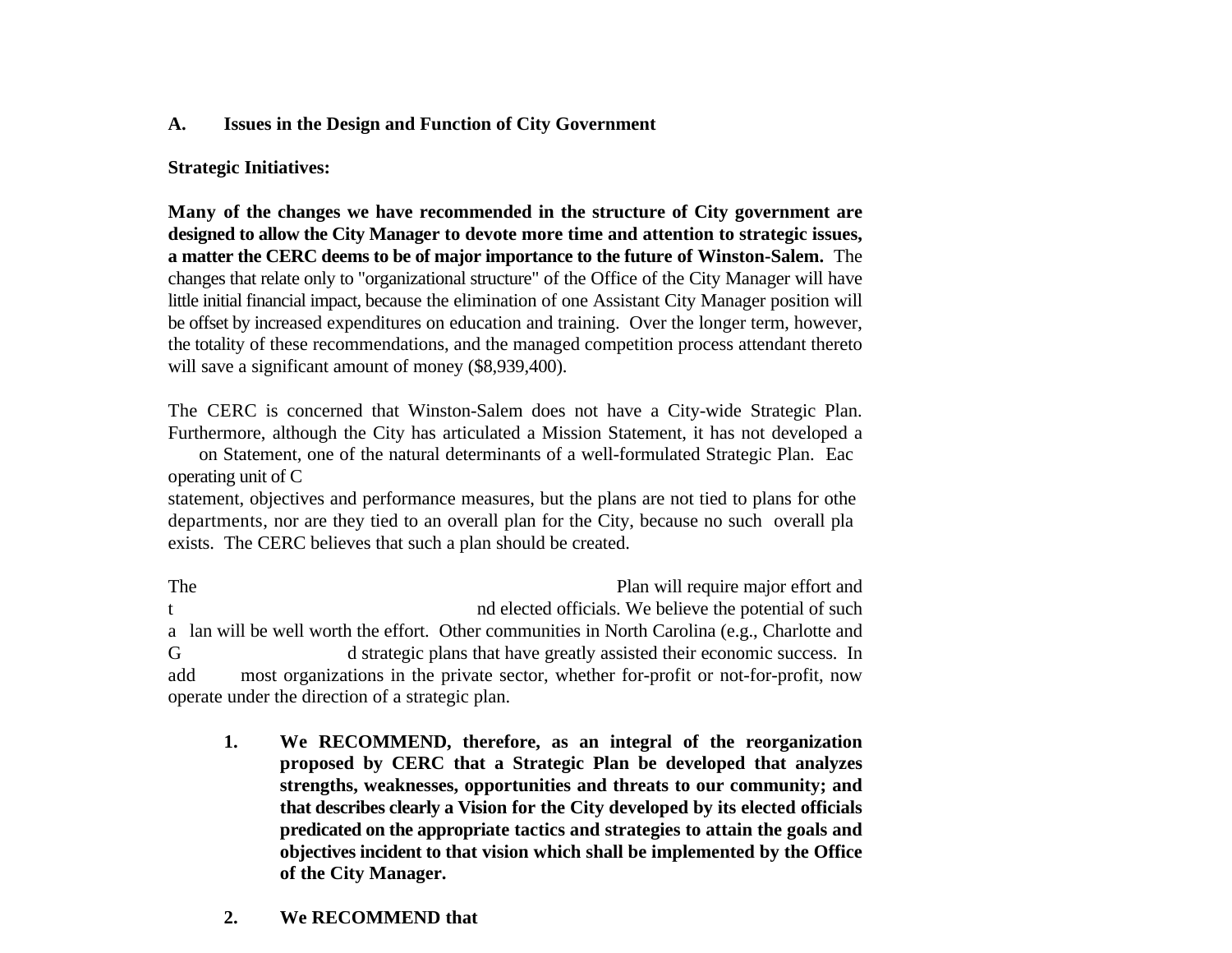- **c) the Code Enforcement functions of Housing and Neighborhood Services be transferred to the Office of the Assistant Manager for Public Works,**
- **d) Housing Development and Neighborhood Services be merged,**
- **e) and the position of Enterprise Business Developer be recast as "Director of Enterprise Community Development" with responsibility for all programs involved in East Winston Development, M/WBE and Workforce Development.**

The CERC strongly supports the concept that the successful implementation of any strategic plan (or for that matter, success in the absence of a strategic plan) is dependent to a large extent upon closely coordinated interaction among the functions of finance, financial planning and resource allocation over both the short- and long-term. Finance must determine program priorities in the private sector. In a world of finite resources, the public sector cannot function effectively based on a philosophy that program will drive finance. Although the Budget Officer and the Finance Officer work well together, they operate as though they are distinctly separate functions. They must amalgamate their knowledge and tactics.

**3. We strongly RECOMMEND the creation of the position of Chief Financial Officer (CFO). The CFO must be responsible for the functions of Budget, Finance and Investment, Financial Planning and Purchasing. The Chief Information Officer should report to the CFO. (See "Issues in Information Services and Technology", page 9, if the Recommendation to create the position of CFO is not implemented.)**

**In addition, the CFO should** 

- **a) Prepare annually a 5-year capital budget planning document for presentation to the City Manager (separate from the annual budget document) that includes buildings, land, equipment, and vehicles. This plan should also include the annual operating impact of proposed capital acquisitions and the cost for replacement of all rolling stock.**
- **b) Revise the budget review process to include an opportunity for the**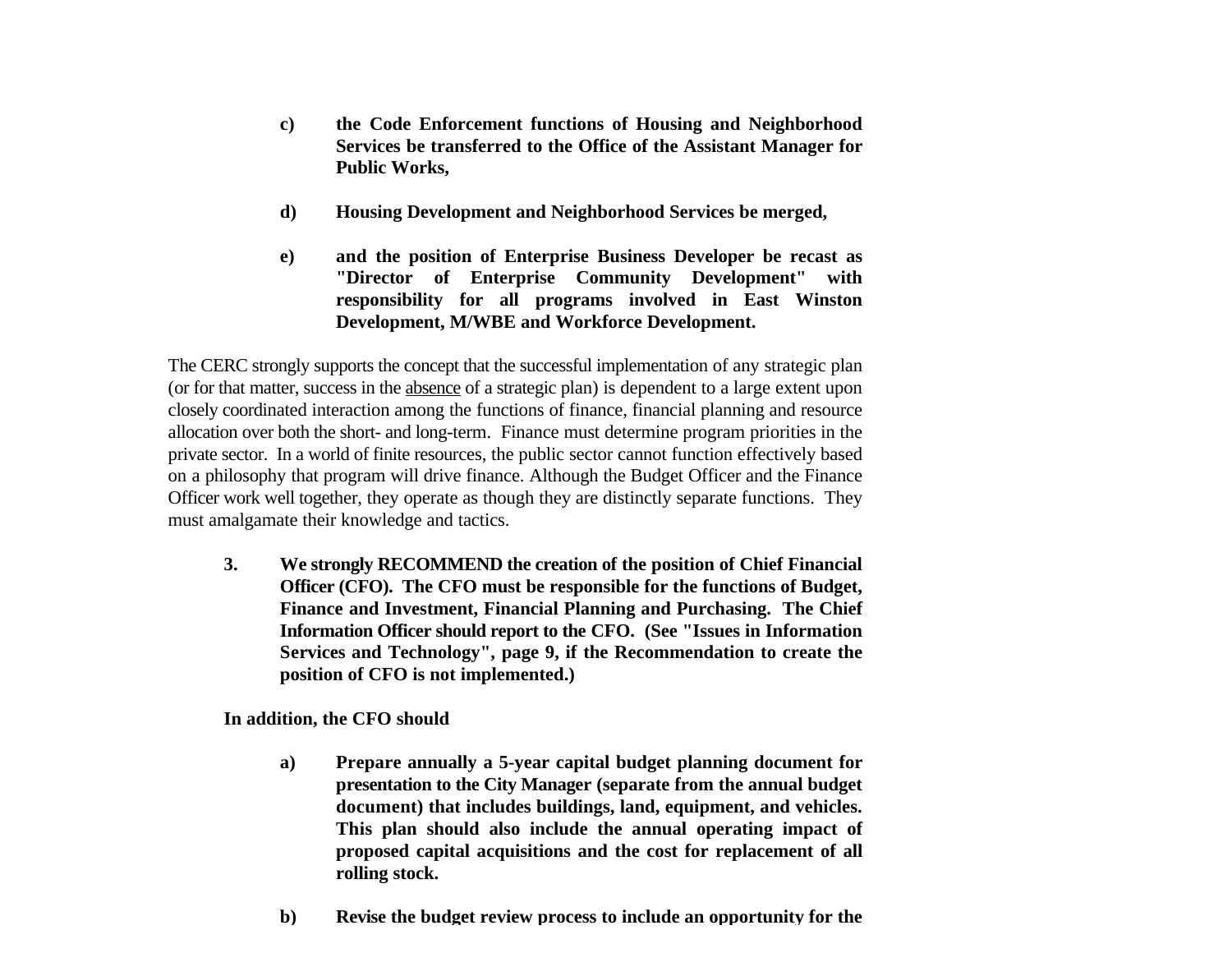#### **Functional Initiatives:**

- **1. The CERC RECOMMENDS that the Office of the Assistant City Manager for Administration [currently vacant] be eliminated by the reassignment of responsibilities among existing Assistant Managers.**
- **2. We RECOMMEND that the Office of the Assistant Manager for Operations appoint a Director for General Services responsible for**
	- **a) Fleet Services**
	- **b) Building Maintenance**
	- **c) Warehousing, and**
	- **d) Printing/Courier Services.**

**Furthermore, the City Manager should act to combine the management of the Coliseum and Fairgrounds, and should recommend the consolidation of the Commissions responsible therefore. The Real Estate function should also become a responsibility of this Assistant City Manager.**

**3. The reallocation of the functions and responsibilities among the Assistant City Managers causes the CERC to RECOMMEND that one of the Assistant Manager positions be recast as Deputy City Manager. This recognition would not alter reporting relationships, but would clearly delineate the person expected to act in the absence of the City Manager.** 

The Office of the Internal Auditor currently reports to the Director of Finance. The work program of the Internal Auditor is focused primarily on cash control, which is not among the areas of government at which the City is at greatest risk. The City should expand its audit of performance measures of employees and the performance of its contractors. Enhanced riskbased performance auditing will facilitate improved performance of all entities.

**4. We RECOMMEND, therefore, that the Internal Auditor report to the City Manager; and that the Internal Auditor be empowered to report also to the Board of Aldermen should circumstances require such a process. The Office of Organizational Effectiveness should function as a liaison to the City Manager for the Internal Auditor during the shift to performance auditing.**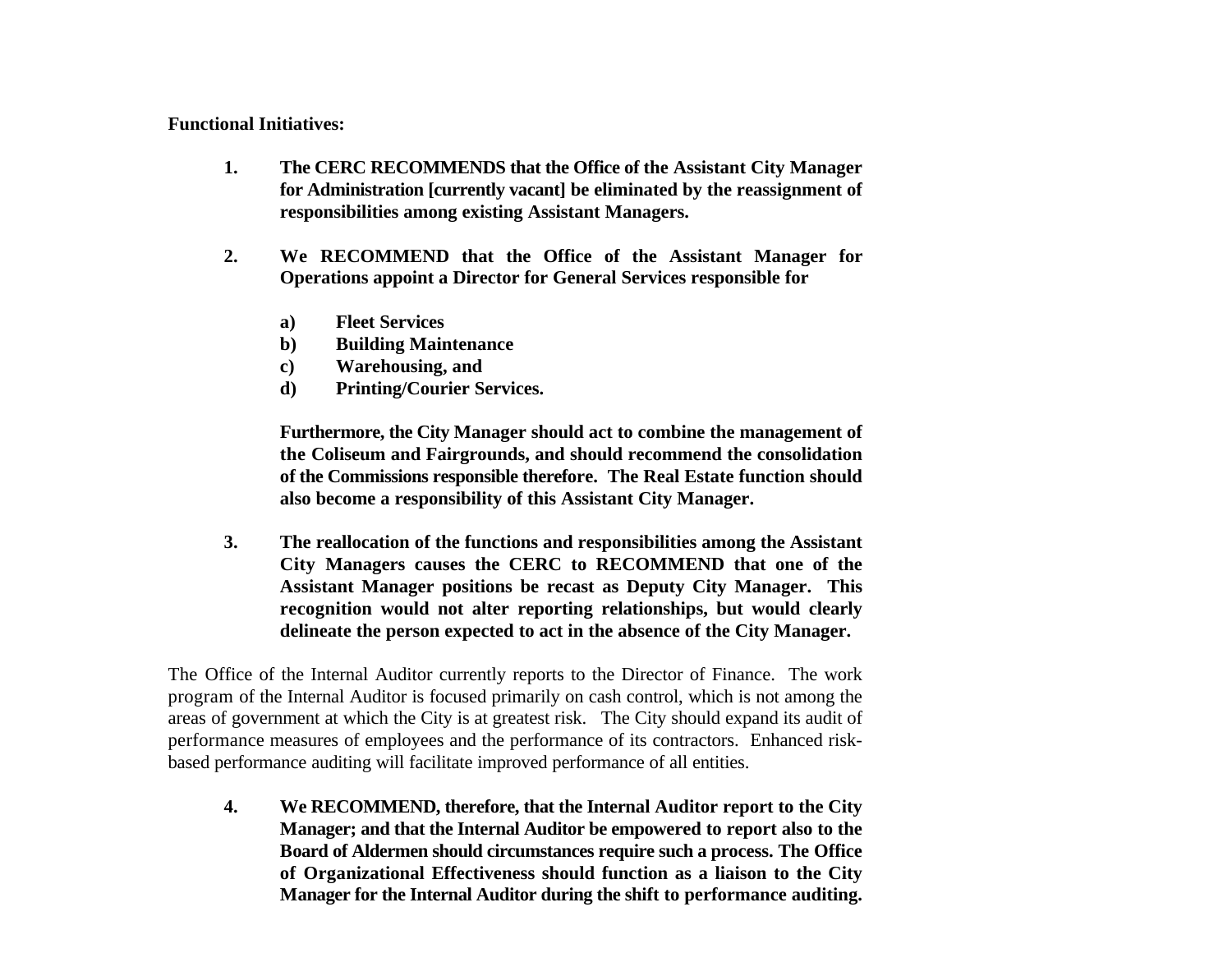Observations and recommendations pertaining to the function of Human Resources can be found in the reports of all the Review Teams. Comments range from:

- a) Management should be granted additional latitude in the areas of hiring practices and pay scales (I. E. (8), p. 44)
- b) The salary schedule approved for police officers has "compression" inequities (II. C. (4), p. 52)
- c) Implement and monitor a program for business and technology education (V. A. (17), p. 71)
- d) Increase cross-training (V. B. (8), p. 72)
- e) Additional safety training should be performed (V. E. (10), p. 76)
- f) Implement leadership training programs (VII. C. (1), p. 97)
- **6. The CERC RECOMMENDS that the City review all of its compensation programs to ensure that employees' salaries are competitive in the marketplace. In addition, to ensure that the City's pay system is closely aligned with the strategic objectives of the City, merit adjustments, bonuses, and other rewards should be based solely on documented employee performance.**

Observations about Employee Health and Safety pertinent to Human Resources are summarized at V. I., pp. 80-82.

**7. We RECOMMEND that the Human Resource (HR) function be given a high profile in the governance structure. HR should function under the operational supervision of the Office of Organizational Effectiveness, but with direct access to the City Manager for matters of policy. Employee Health and Safety (to include the Workers' Compensation Program) should report to the Director of Human Resources.** 

Employee education and training programs need to be enhanced as City government copes with the transition from the "information age" to the "knowledge age." All City employees should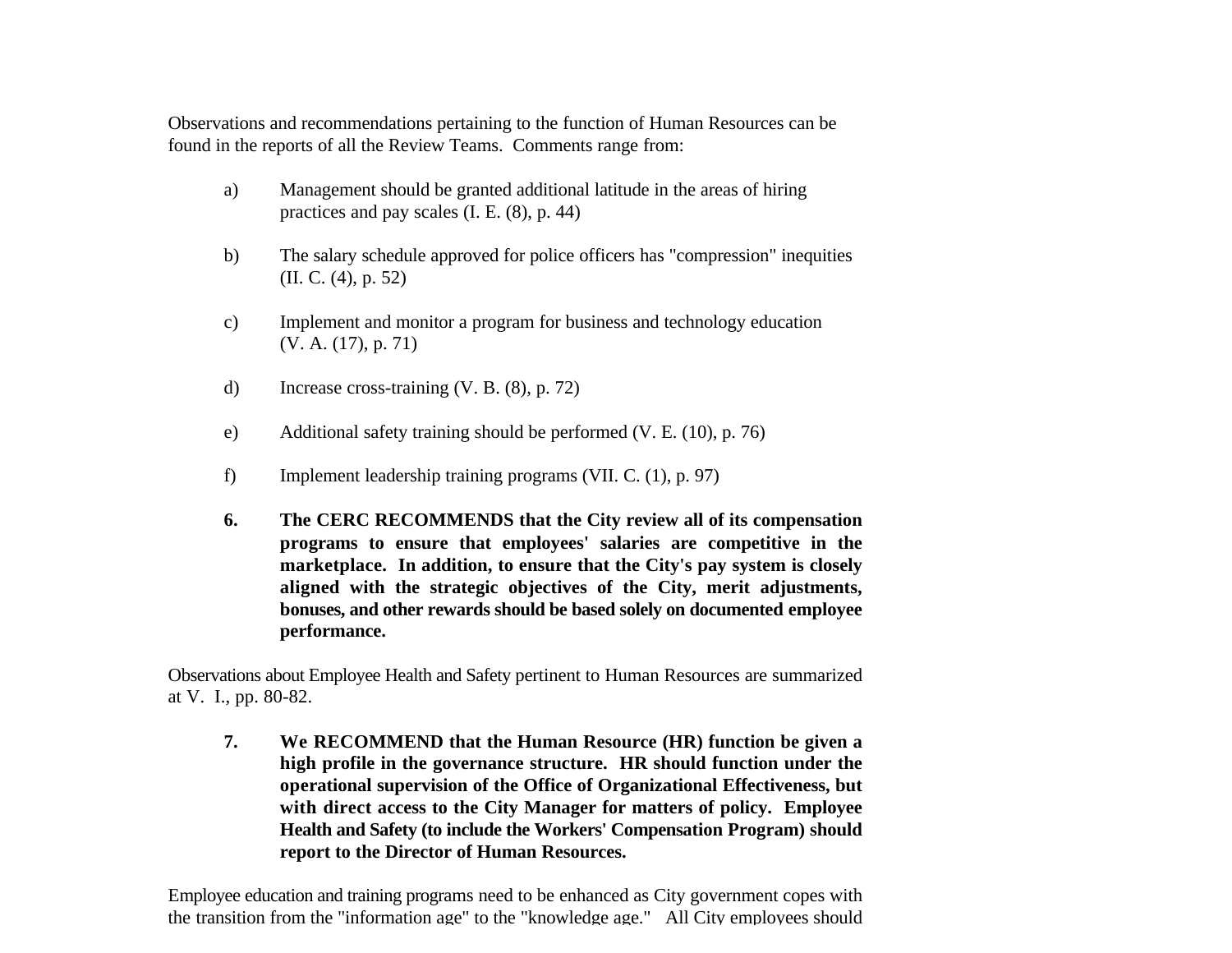**development of appropriate system-wide educational and training programs, and that OOE**

- **a) utilize existing community resources that might be made available to the City at "marginal cost;" and that the City Manager**
- **b) create an Advisory Group of HR professionals to assist the OOE in the development and management of the programs.**

#### **B. Issues in Managed Competition**

CERC notes the success of the City's recent managed competition for vehicle maintenance. City employees won the contract in a competitive bidding process with national companies. Employees reduced the City's annual vehicle maintenance expense by over \$400,000. The City has recently adopted state-of-the-art managed competition guidelines and a comprehensive reduction in force policy. Examples of city-wide competition efforts in other cities such as Indianapolis and San Diego have yielded multi-million dollar savings. CERC believes that managed competition will produce savings and will improve the competitiveness of City operations. Furthermore, CERC asserts that the City has an obligation to the taxpayer to provide quality services at the lowest possible cost. Although the Review Teams only specifically propose managed competition for the functions of print shop, property maintenance, information services, golf course operations and utilities, CERC believes that the City should follow a "Yellow Pages" policy. That is, if the service is provided by a private company listed in the Yellow Pages, then the City should be competitive. Therefore,

- **1. We RECOMMEND that the City use the managed competition process to compare the following City operations with bids from private companies:**
	- **a) Print Shop**
	- **b) Information Services**
	- **c) Building Maintenance**
	- **d) Custodial Services**
	- **e) Mowing, Landscaping and Tree Trimming**
	- **f) Street Maintenance**
	- **g) Warehouse**
	- **h) Sanitation Services**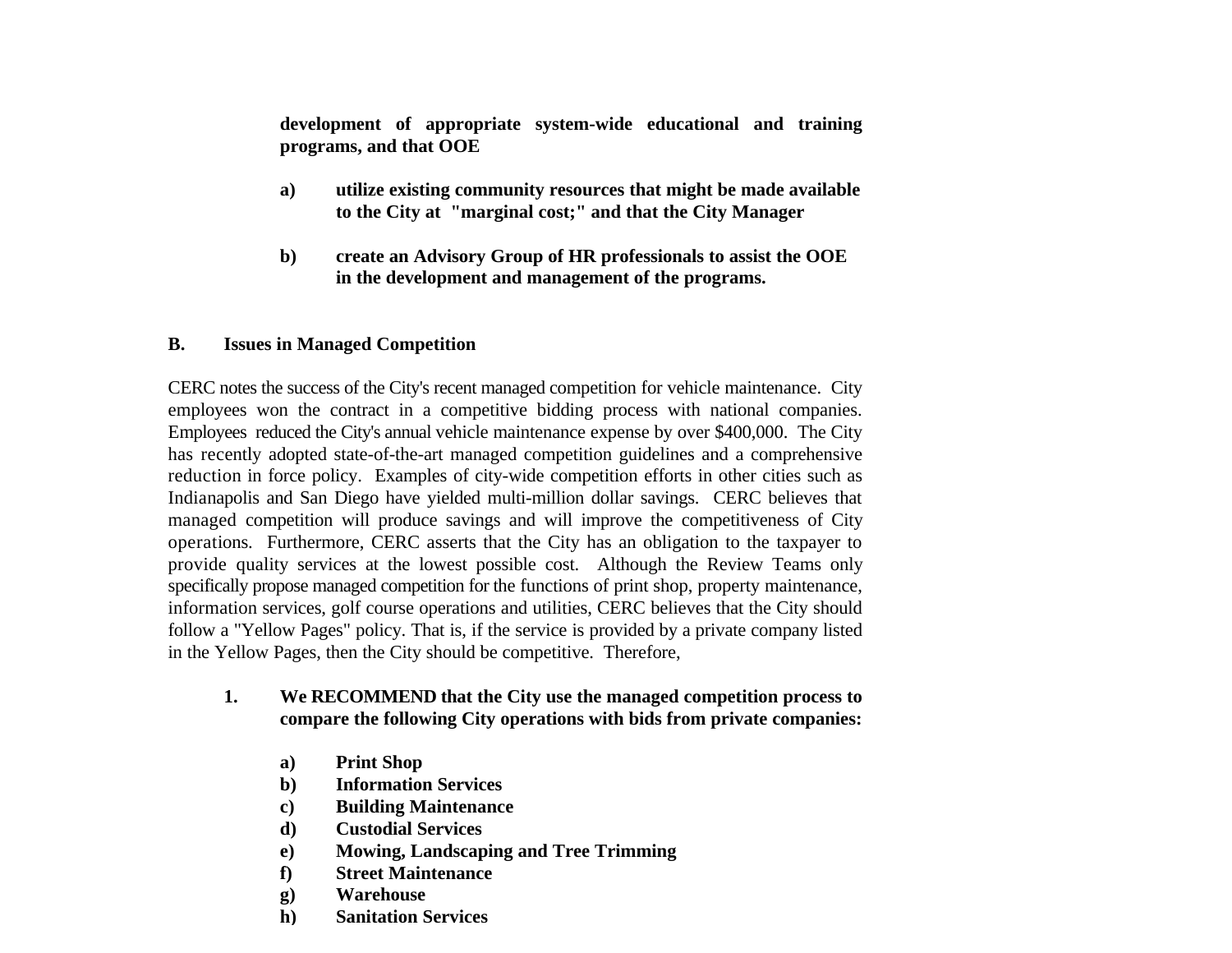## **C. Issues in the Consolidation of City and County Services**

#### **Efficiency Issues:**

The City of Winston-Salem and the County of Forsyth [including the Winston-Salem/Forsyth County School System] perform many of the same functions and services. The duplication inherent in the provision of these services often arises from "history" or from temporal political necessity that is no longer appropriate. Citizens are primarily concerned with the quality of service delivery. They do not have a major interest in which governmental entity provides the service, nor in the history attendant upon the need to duplicate such services in separate governmental jurisdictions. Charlotte has successfully reduced the cost of programs, and has improved customer service by consolidating many functions with Mecklenburg County. The cities of Wilmington and Durham are currently considering options for consolidation within their respective counties.

The CERC has made multiple recommendations for the consolidation of support services within City government; and believes that this process can be extremely beneficial when extended beyond the City. The rationale leading to one such recommendation is as follows:

**The Review Teams have identified, for example, that mowing and landscaping functions are performed by seven City departments!** Building maintenance and custodial services are also performed by several departments. By consolidating these functions into the departments that have the primary responsibility for and expertness to accomplish these services, the CERC believes the City will be able to reduce costs, improve service, and identify options for a managed competition process.

**1. This caused the CERC to RECOMMEND** (VII. J. (6), page 105) **that the City consolidate all mowing and landscaping operations into the Roadway Appearance Division; and to consolidate all building maintenance and custodial operations** (VII. J. (7), page 105) **into the Property Maintenance Department.** 

It strikes the CERC that since both the County and the School System also perform these functions, that County-wide, jurisdiction-wide consolidation of these services has the compelling force of logic in its favor.

## **The CERC has not attempted to estimate the dollar amount of either benefits or costs**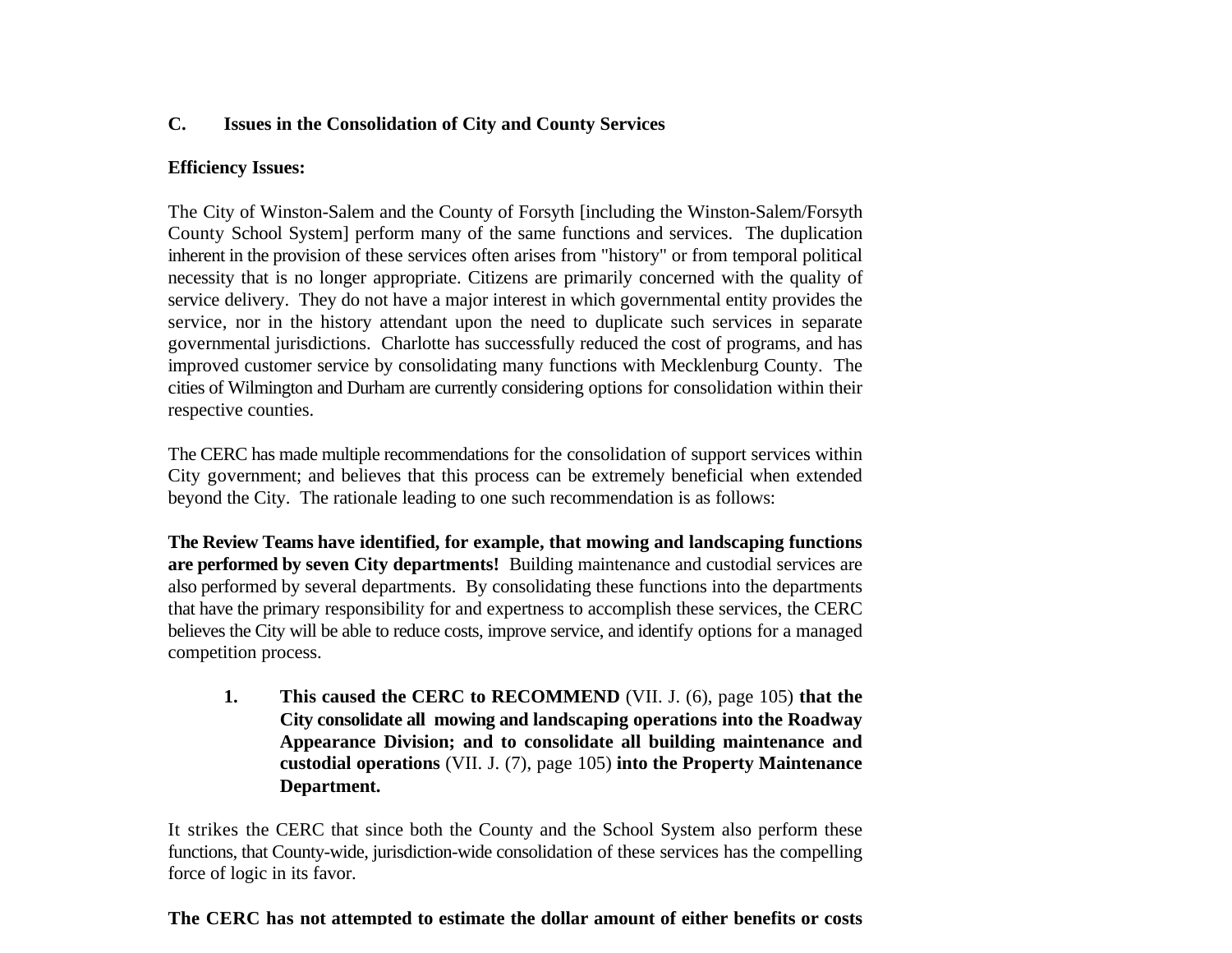**traditional political considerations. Were that not the case, "in-market" mergers among suppliers of similar services would never occur.**

- **2. We RECOMMEND, therefore, that the Board of Aldermen and the County Board of Commissioners appoint a Commission to recommend the most effective ways to consolidate the following City and County [and School System] programs:**
	- **a) Parks and Recreation**
	- **b) Housing**
	- **c) Law Enforcement and Police Services**
	- **d) Emergency Communications**
	- **e) Information Services and Telecommunications**
	- **f) Maintenance and Landscaping Support Functions**
	- **g) Other Support Functions (Printing, Real Estate, Warehouse, Safety, Employee Benefits)**
	- **h) Marketing and Communications**
	- **i) Job Training**
	- **j) Funding of Grantee Agencies**

Several of the team reports touch on ideas related to consolidation. A review of the police/sheriff consolidation efforts in Charlotte/Mecklenburg County can be found in Appendix E.

# **Tax Equity Issues**

Review Team reports include approximately 20 recommendations for consolidation and tax equity changes. In response to the Review Team observations, the CERC prepared an analysis of the distribution of tax revenue from City and County taxpayers in FY 1998 used to fund currently consolidated programs (Appendix F). Sixty-two percent (62%) of all County property tax revenue comes from City residents. City residents often perceive that they receive fewer benefits from County services than their tax payments appear to support.

A simple example of the perception of some city residents is demonstrated by the analysis of the sources and uses of the money used to fund the Tax Collection function. This unit is budgeted to have a 60/40 split of expenditures from County funds (A) in the Tax Collection Table. Since the City resident component constitutes 62% of County tax revenue, the actual cost split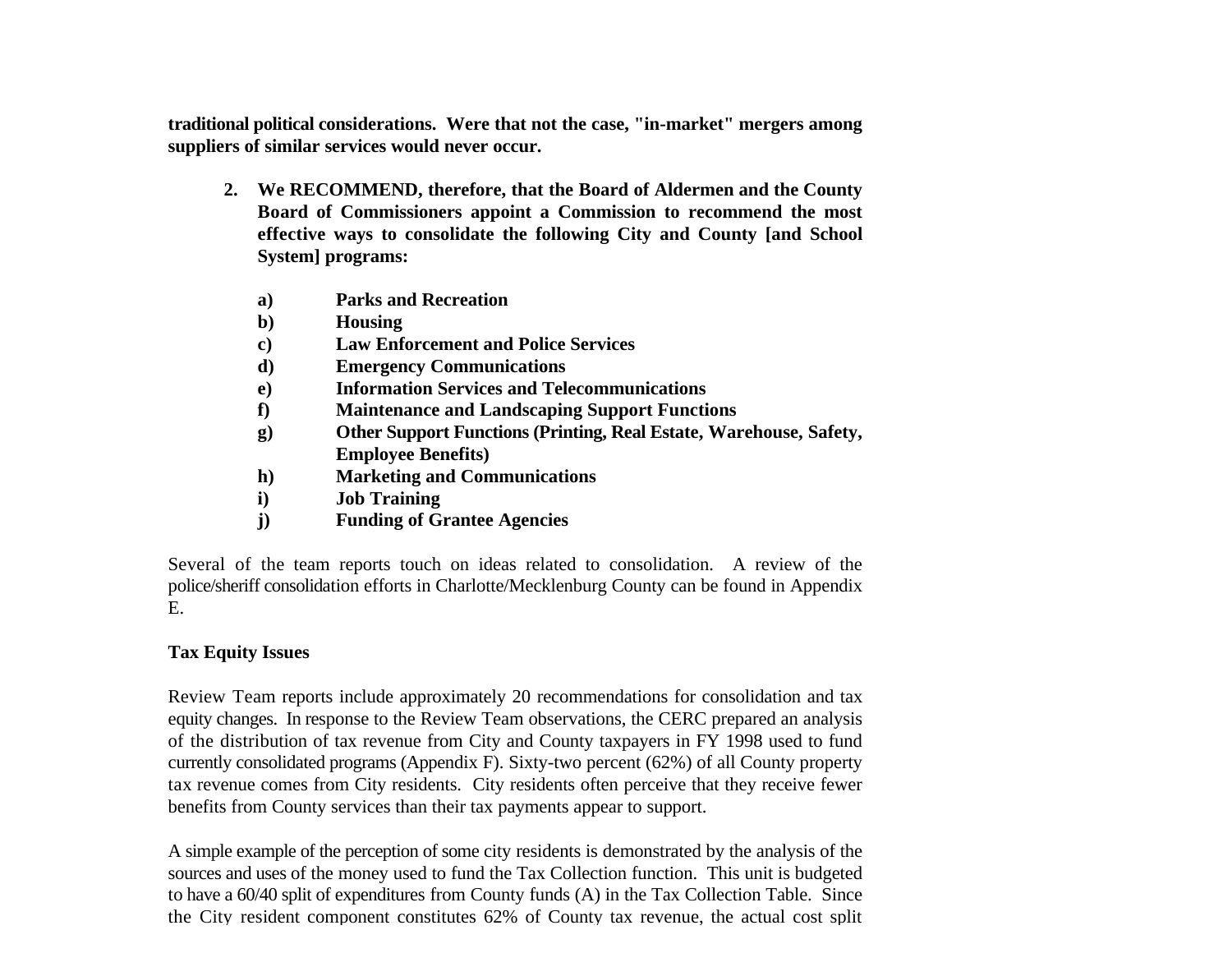# **TAX COLLECTION FUNCTION**

# *B. Actual City/Non-City Resident*

# *A. Budgeted Cost Share Cost Share*

| County |     | 60% | City     |     | 77% |
|--------|-----|-----|----------|-----|-----|
| City   | 40% |     | Non-City | 23% |     |



| Total<br>Expenditures                                                     | \$1,201,775 | <b>Total City-County Shared</b><br>Expenditures                  | \$1,049,830 |
|---------------------------------------------------------------------------|-------------|------------------------------------------------------------------|-------------|
| Less Share for Other<br>Municipalities<br>420,765                         | 151,945     | City General Fund<br>Share                                       |             |
| Net Expenditure<br>County $(60\%)$<br>629,065<br>City $(40\%)$<br>420,765 |             | <b>City Resident Portion</b><br>of County Share (62%)<br>390,203 |             |
|                                                                           |             | <b>Total City Resident</b><br>Share (77%)                        | 810,785     |